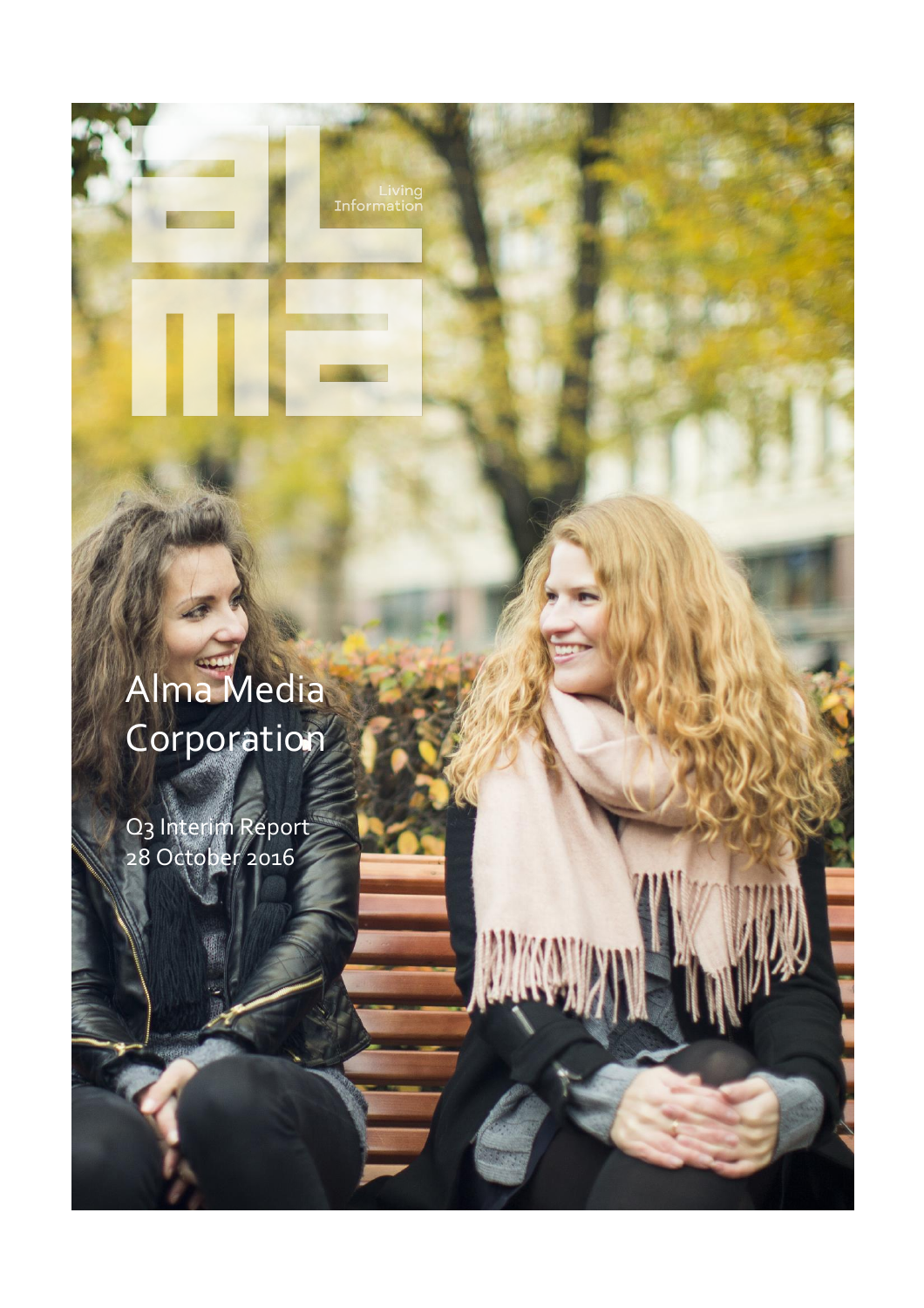7-9 2015 **7**-9 2016

Alma Media's Interim Report January–September 2016:

REVENUE AND OPERATING PROFIT GREW AS EXPECTED IN THE THIRD QUARTER

#### **Financial performance July–September 2016:**

- Revenue MEUR 80.9 (68.0), up 18.9%.
- Adjusted operating profit MEUR 9.1 (7.6), or 11.2% (11.1%) of revenue, up 20.1%.
- Operating profit MEUR 8.9 (6.0), or 11.0% (8.8%) of revenue, up 48.1%.
- Earnings per share EUR 0.07 (0.04).
- Alma Markets: Strong growth continued internationally as well as in Finland.
- Alma Talent: Profitability was unchanged year-on-year, in line with expectations.
- Alma News & Life: Online advertising grew, particularly due to an increase in programmatic buying.

0.6

Alma Regions: Profitability declined year-on-year.



# **Business segments' adjusted operating profit, July–September, MEUR (excludes non-allocated functions)**

Alma Markets Alma Talent Alma News & Life Alma Regions

## **Financial performance January–September 2016:**

0.0

1.0

- Revenue MEUR 259.6 (212.9), up 21.9%.
- Adjusted operating profit MEUR 24.5 (16.3), or 9.4% (7.6%) of revenue, up 50.6%.
- Operating profit MEUR 20.5 (16.8), or 7.9% (7.9%) of revenue, up 22.2%.
- Earnings per share EUR 0.15 (0.13).
- At the end of the period, the gearing ratio was 51.0% and the equity ratio 44.1%.

# **Business segments' adjusted operating profit, January–September, MEUR (excludes non-allocated functions)**

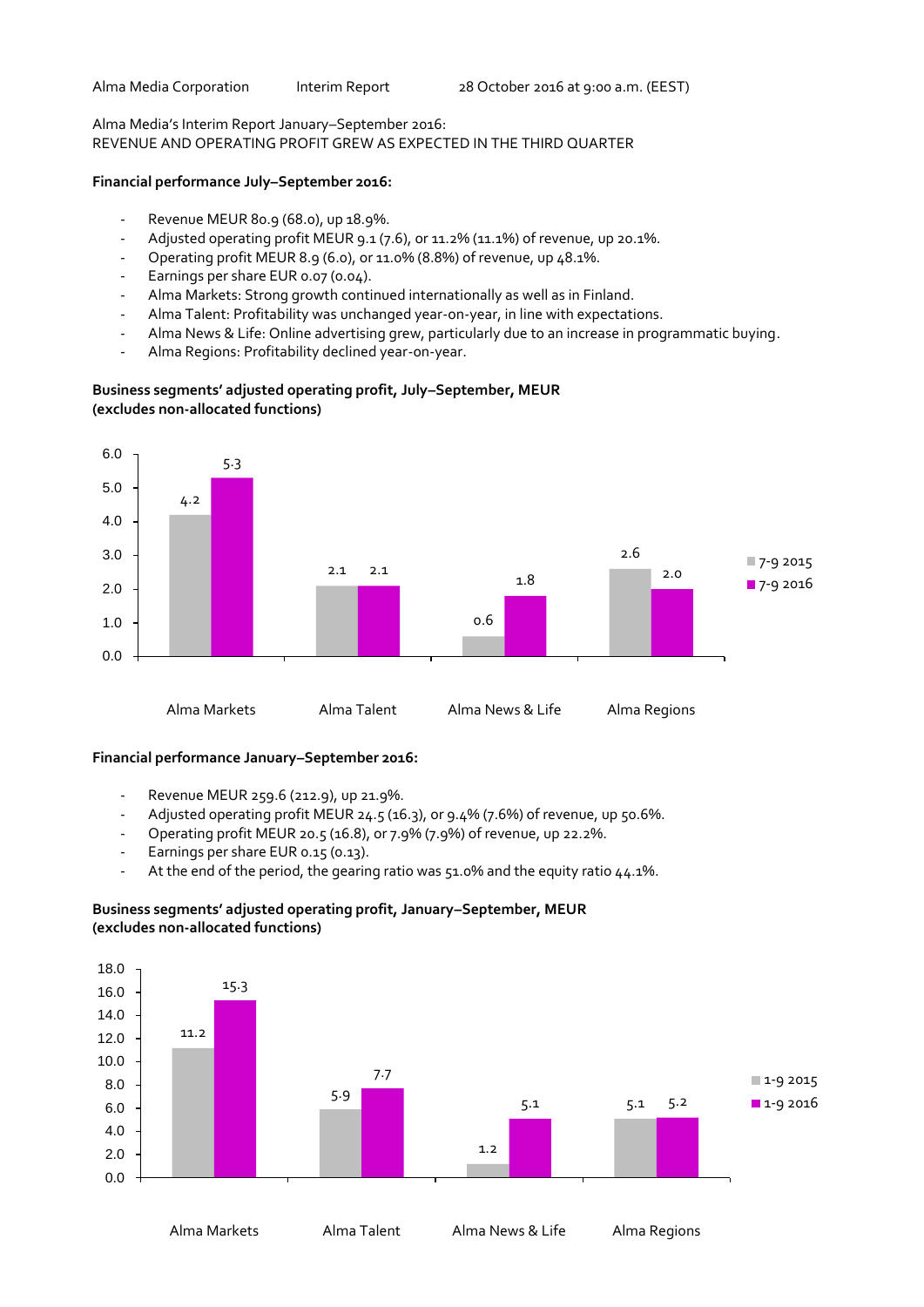| <b>KEY FIGURES</b>                 | 2016  | 2015  | Change | 2016        | 2015        | Change | 2015        |
|------------------------------------|-------|-------|--------|-------------|-------------|--------|-------------|
| <b>MEUR</b>                        | $Q_3$ | $Q_3$ | %      | $Q_1 - Q_3$ | $Q_1 - Q_3$ | %      | $Q_1 - Q_4$ |
| Revenue                            | 80.9  | 68.o  | 18.9   | 259.6       | 212.9       | 21.9   | 291.5       |
| Content revenue                    | 30.1  | 25.3  | 18.8   | 95.1        | 75.4        | 26.0   | 104.1       |
| Content revenue, print             | 26.4  | 23.8  | 10.9   | 84.3        | 70.8        | 19.1   | 97.0        |
| Content revenue, online            | 3.7   | 1.6   | 139.4  | 10.8        | 4.7         | 128.5  | 7.1         |
| Advertising revenue                | 38.8  | 33.4  | 15.9   | 125.1       | 107.3       | 16.5   | 148.2       |
| Advertising revenue, print         | 14.8  | 14.0  | 5.5    | 50.6        | 48.6        | 4.3    | 66.2        |
| Advertising revenue, online        | 24.0  | 19.4  | 23.7   | 74.6        | 58.8        | 26.9   | 82.0        |
| Service revenue                    | 12.1  | 9.3   | 30.2   | 39.5        | 30.2        | 30.8   | 39.2        |
|                                    |       |       |        |             |             |        |             |
| Adjusted total expenses            | 72.0  | 60.6  | 18.8   | 235.6       | 197.0       | 19.6   | 268.7       |
| Adjusted EBITDA                    | 13.6  | 11.0  | 23.8   | 38.0        | 26.6        | 42.9   | 37.4        |
| <b>EBITDA</b>                      | 13.4  | 10.8  | 23.7   | 33.9        | 28.4        | 19.3   | 34.5        |
| Adjusted operating profit          | 9.1   | 7.6   | 20.1   | 24.5        | 16.3        | 50.6   | 23.4        |
| % of revenue                       | 11.2  | 11.1  |        | 9.4         | 7.6         |        | 8.0         |
| Operating profit (loss)            | 8.9   | 6.0   | 48.1   | 20.5        | 16.8        | 22.2   | 17.7        |
| % of revenue                       | 11.0  | 8.8   |        | 7.9         | 7.9         |        | 6.1         |
| Profit for the period              | 6.5   | 3.7   | 77.9   | 15.0        | 11.8        | 27.1   | 12.1        |
| Earnings per share, EUR (undiluted |       |       |        |             |             |        |             |
| and basic)                         | 0.07  | 0.04  | 62.9   | 0.15        | 0.13        | 9.2    | 0.13        |
|                                    |       |       |        |             |             |        |             |
| Online sales                       | 32.3  | 24.5  | 31.7   | 97.7        | 74.8        | 30.6   | 104.2       |
| Online sales, % of revenue         | 40.0  | 36.1  |        | 37.6        | 35.1        |        | 35.7        |

## **Outlook for 2016**

Alma Media revised its outlook for 2016 in a release published on 14 September 2016. In 2016, the company expects its full-year revenue and adjusted operating profit to increase clearly from the 2015 level. Outlook for 2016 according to the release published on 14 September 2016:

The Finnish economy is expected to show zero growth or only slight growth in 2016. Alma Media's main operating countries in Eastern Central Europe, such as the Czech Republic and Slovakia, are expected to see continued economic growth, but at a lower rate than in 2015.

Macroeconomic development affects both consumer demand and advertising volume. The structural transformation of advertising will continue in 2016; online advertising will grow, while print media advertising will decline.

The Talentum acquisition completed in late 2015 will increase Alma Media's revenue and operating profit in 2016. In 2016, Alma Media expects its full-year revenue and adjusted operating profit to increase clearly from the 2015 level. The full-year revenue for 2015 was MEUR 291.5, and the adjusted operating profit was MEUR 23.4.

# **Kai Telanne, President and CEO:**

The positive development of Alma Media's business continued in the third quarter. The Group's revenue grew by 19 per cent in July–September and totalled MEUR 80.9. As in the preceding quarters, the improved operating profit was attributable to the strong growth of Alma Markets and Alma News & Life. Adjusted operating profit grew by 20 per cent to MEUR 9.1.

Continued favourable economic growth in Alma Media's operating countries in Central Europe supported the positive development of Alma Markets' recruitment business. The segment's revenue also grew in Finland in housing, automotive and recruitment services. Alma Markets' third quarter revenue grew by 17 per cent and operating profit improved by 28 per cent.

Alma Talent's profitability was unchanged year-on-year, as expected. Revenue development reflected the seasonality of the businesses acquired in the Talentum acquisition. The process of building the new business entity progressed as planned and the cost synergies achieved from integration were in line with expectations. In September, Alma Talent's diverse media portfolio was complemented by the acquisition of Uusi Suomi.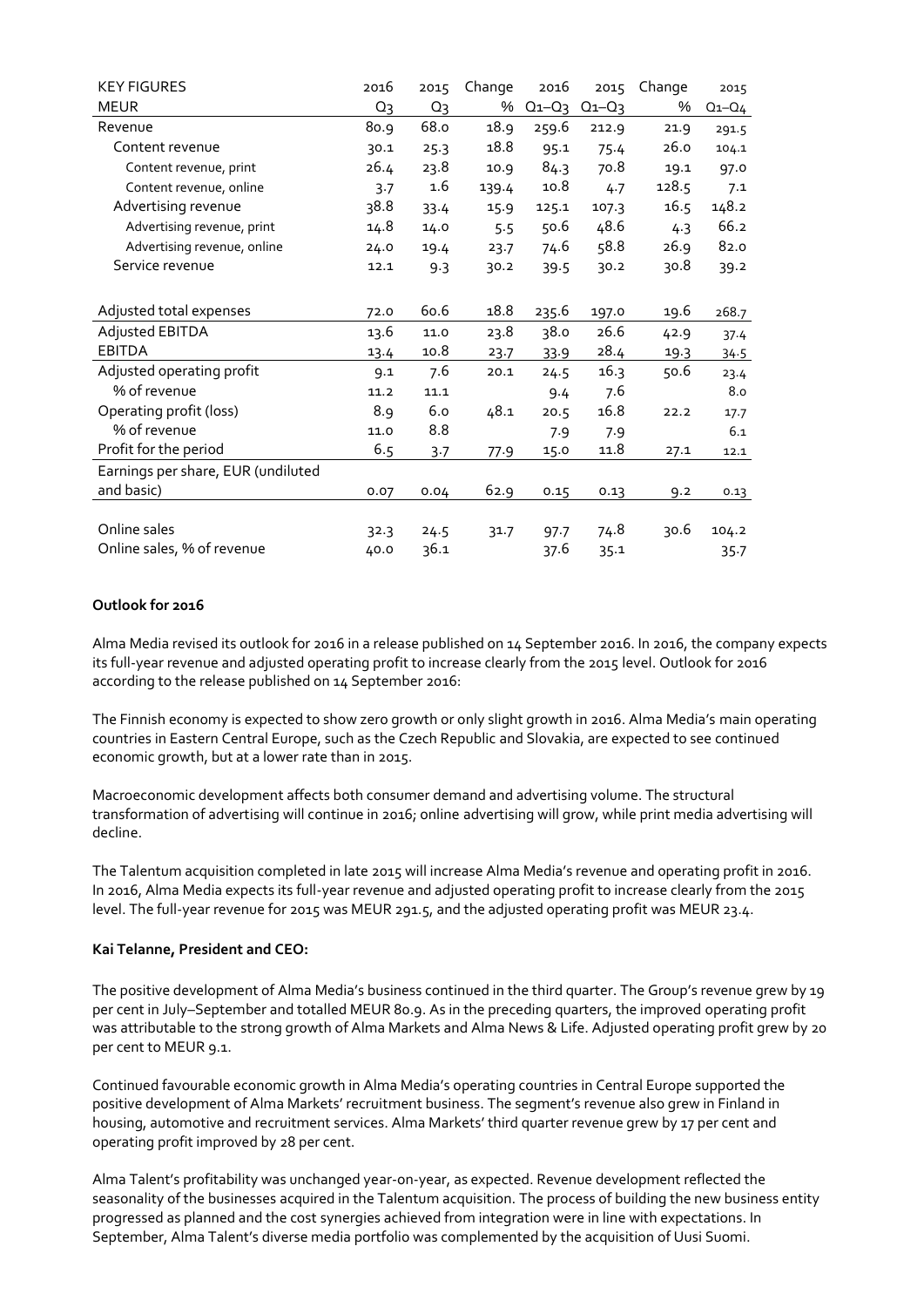The continued strong growth of online advertising and the shift to programmatic buying in digital advertising were clearly reflected in the performance of the Alma News & Life segment. The segment's digital advertising sales grew by nearly 40 per cent. The unit's adjusted operating profit tripled year-on-year and amounted to MEUR 1.8.

For Alma Regions, the third quarter was a difficult one in terms of both content revenue and advertising sales, which saw the segment's revenue and profitability decline year-on-year. Measures to promote customers' shift to digital are continuing.

Digital business now accounts for 40 per cent of the Group's revenue and two thirds of its operating profit. The shift from analog to digital has accelerated further this year, with customer needs and the user experience guiding development. Examples of Alma Media's digital development during the reporting period include a comprehensive renewal of the digital advertising distribution system and our key role in establishing the Automated Guaranteed digital advertising marketplace for Finnish media companies.

From the perspective of commercial media, the Finnish Ministry of Transport and Communications' plan for reforming the Postal Act are problematic in many ways. The planned reform does not serve the interests of the individual consumer, the end customer. The legislative proposal is, in our view, also contrary to the EU Postal Services Directive. Posti shifting to making deliveries on three days per week would have a negative impact on the delivery of subscription-based magazines, national newspapers, regional newspapers and local papers. Daily postal delivery can be seen as being part of the basic services for citizens, and reducing this service level would affect the citizen's constitutional right of access to information. In Alma Media's view, delivery operations in accordance with the service obligation must be produced more efficiently through measures such as combining delivery networks and outsourcing delivery services.

Finnish enterprises need world-class marketing expertise to achieve success in highly competitive and increasingly international markets. Marketing is one of the engines of growth. Together with many other industry operators, Alma has distributed information on the effectiveness of marketing and its significance in achieving financial success. The Advertising Barometer published in September predicts that marketing investments will increase after several subdued years. It will be interesting to see whether businesses have the courage to turn their intentions into concrete actions. Increasing marketing investments would be an important means to increase the competitiveness of Finnish enterprises and the country as a whole.

#### **For more information, please contact:**

Kai Telanne, President and CEO, telephone +358 10 665 3500 Juha Nuutinen, CFO, telephone +358 10 665 3873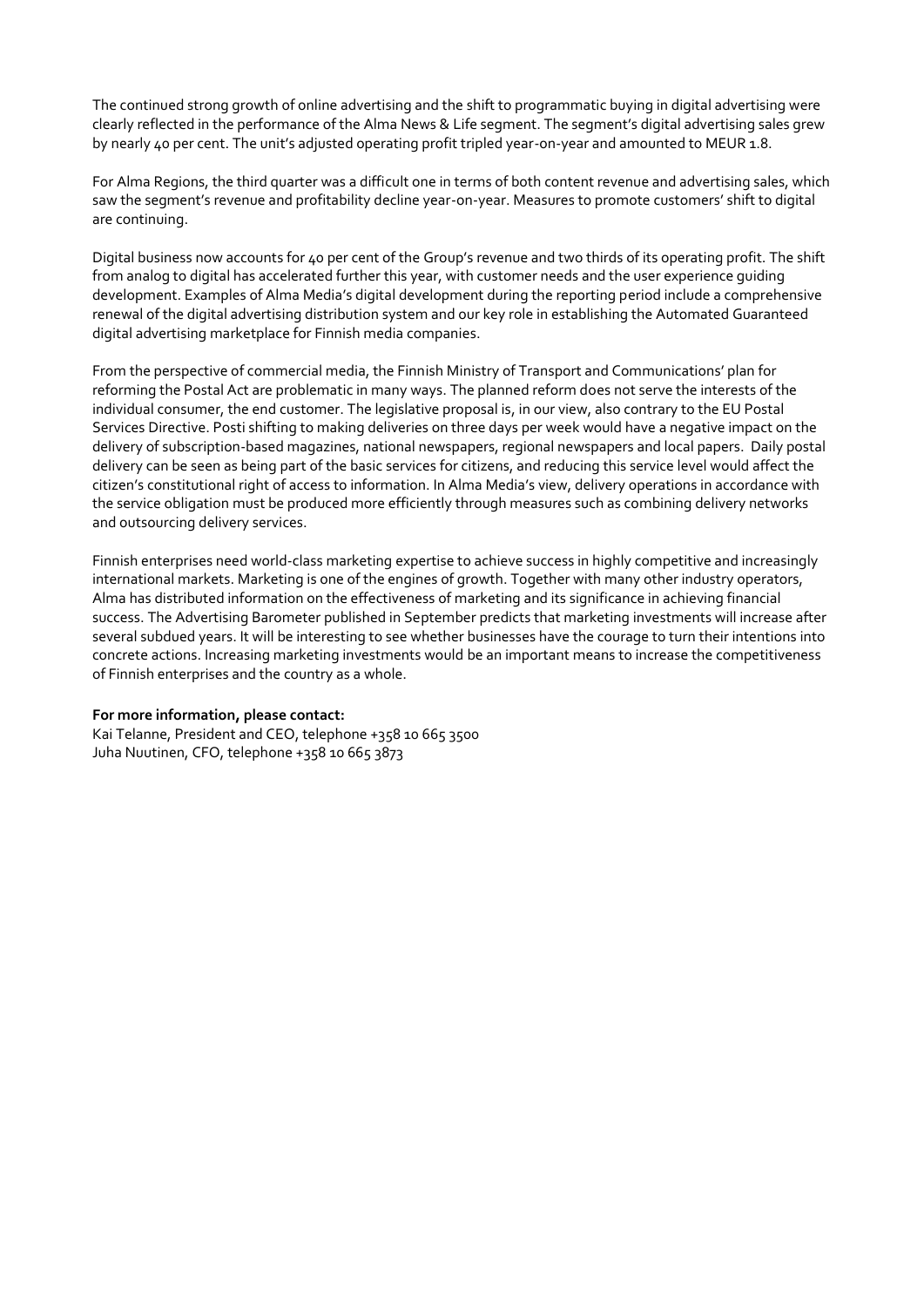The figures are compared in accordance with the International Financial Reporting Standards (IFRS) with those of the corresponding period in 2015, unless otherwise stated. The figures in the tables are independently rounded.

| <b>KEY FIGURES</b><br><b>MEUR</b>                                                          | 2016<br>Q <sub>3</sub> | 2015<br>$Q_3$ | Change<br>% | 2016<br>$Q_1 - Q_3$ | 2015<br>$Q_1 - Q_3$ | Change<br>% | 2015<br>$Q_1 - Q_4$ |
|--------------------------------------------------------------------------------------------|------------------------|---------------|-------------|---------------------|---------------------|-------------|---------------------|
| Revenue                                                                                    | 80.9                   | 68.o          | 18.9        | 259.6               | 212.9               | 21.9        | 291.5               |
| Operations in Finland                                                                      | 64.4                   | 57.2          | 12.6        | 205.8               | 181.9               | 13.2        | 246.9               |
| Operations outside Finland                                                                 | 16.4                   | 10.8          | 52.8        | 53.7                | 31.1                | 72.9        | 44.6                |
|                                                                                            |                        |               |             |                     |                     |             |                     |
| Adjusted total expenses                                                                    | 72.0                   | 60.6          | 18.8        | 235.6               | 197.0               | 19.6        | 268.7               |
| Adjusted EBITDA                                                                            | 13.6                   | 11.0          | 23.8        | 38.0                | 26.6                | 42.9        | 37.4                |
| <b>EBITDA</b>                                                                              | 13.4                   | 10.8          | 23.7        | 33.9                | 28.4                | 19.3        | 34.5                |
| Adjusted operating profit                                                                  | 9.1                    | 7.6           | 20.1        | 24.5                | 16.3                | 50.6        | 23.4                |
| % of revenue                                                                               | 11.2                   | 11.1          |             | 9.4                 | 7.6                 |             | 8.0                 |
| Operating profit (loss)                                                                    | 8.9                    | 6.0           | 48.1        | 20.5                | 16.8                | 22.2        | 17.7                |
| % of revenue                                                                               | 11.0                   | 8.8           |             | 7.9                 | 7.9                 |             | 6.1                 |
| Profit before tax                                                                          | 8.2                    | 5.1           | 61.8        | 19.2                | 15.4                | 24.9        | 16.8                |
| Profit for the period                                                                      | 6.5                    | 3.7           | 77.9        | 15.0                | 11.8                | 27.1        | 12.1                |
| Return on Equity/ROE<br>(Annual)*<br>Return on Investment/ROI                              | 21.7                   | 14.9          | 46.3        | 15.6                | 15.3                | 1.8         | 10.4                |
| (Annual)*                                                                                  | 13.8                   | 9.6           | 44.2        | 10.4                | 9.9                 | 5,2         | 6.9                 |
| Balance sheet total                                                                        |                        |               |             | 328.4               | 252.3               | 30.2        | 328.2               |
| Capital expenditure                                                                        | 2.0                    | 2.0           | 3.9         | 8.7                 | 10.6                | $-17.7$     | 60.2                |
| Equity ratio, %                                                                            |                        |               |             | 44.1                | 44.9                | $-1.8$      | 42.5                |
| Gearing, %                                                                                 |                        |               |             | 51.0                | 58.7                | $-13.3$     | 59.2                |
| Interest-bearing net debt                                                                  |                        |               |             | 67.7                | 62.1                |             | 76.2                |
| Interest-bearing liabilities                                                               |                        |               |             | 89.0                |                     | 9.1<br>18.3 | 90.6                |
| Non-interest-bearing                                                                       |                        |               |             |                     | 75.2                |             |                     |
| liabilities                                                                                |                        |               |             | 106.5               | 69.8                | 52.7        | 108.9               |
| Average no. of employees,<br>calculated as full-time<br>employees, excl. delivery<br>staff | 2,463                  | 1,761         | 39.9        | 2,429               | 1,765               | 37.6        | 1,793               |
| Average no. of delivery staff                                                              | 861                    | 934           | $-7.8$      | 851                 | 963                 | -11.6       | 929                 |
|                                                                                            |                        |               |             |                     |                     |             |                     |
| Share indicators                                                                           |                        |               |             |                     |                     |             |                     |
| Earnings per share, EUR<br>(undiluted and basic)<br>Cash flow from operating               | 0.07                   | 0.04          | 62.9        | 0.15                | 0.13                | 9.2         | 0.13                |
| activities/share, EUR<br>Shareholders' equity per                                          | 0.09                   | 0.08          | 23.6        | 0.39                | 0.33                | 17.0        | 0.43                |
| share, EUR<br>Dividend per share, EUR                                                      |                        |               |             | 1.38                | 1.19                | 15.6        | 1.35<br>0.12        |
| Effective dividend yield, %<br>P/E Ratio                                                   |                        |               |             |                     |                     |             | 4.0                 |
| Market capitalisation                                                                      |                        |               |             | 397.1               | 194.8               | 103.9       | 23.1<br>247.1       |
| Average no. of shares<br>$(1,000 \text{ shares})$                                          |                        |               |             |                     |                     |             |                     |
| - undiluted and basic<br>No. of shares at the end of<br>the period                         | 82,383                 | 75,487        |             | 82,383              | 75,487              |             | 76,394              |
| $(1,000$ shares)                                                                           | 82,383                 | 75,487        |             | 82,383              | 75,487              |             | 82,383              |

\*) *See Accounting Principles of the Interim Report*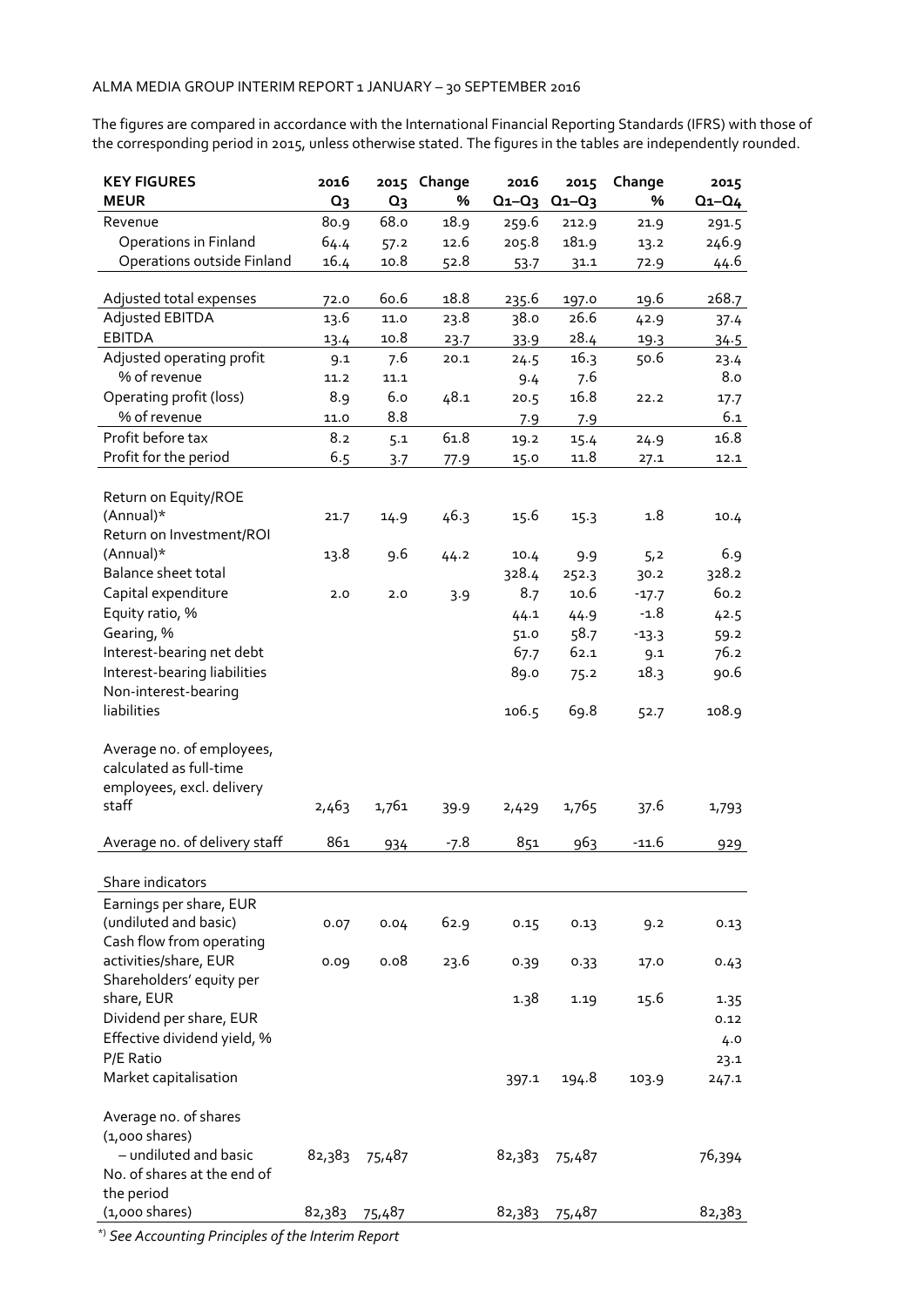*In a stock exchange release published on 20 June 2016, Alma Media announced a change to its reporting terminology in accordance with the guidelines issued by the European Securities and Markets Authority (ESMA) concerning Alternative Performance Measures. The change became effective starting from 22 July 2016. Alma Media replaced the previously used term "operating profit excluding non-recurring items" with the term "adjusted operating profit". The previously used term "EBITDA excluding non-recurring items" was replaced by the term "adjusted EBITDA". The definitions are unchanged.*

#### **Strategy and implementation during the review period**

The cornerstones of Alma Media's strategy are multi-channel content, marketing and advertising solutions, digital services and improving resources and competencies.

Alma decided to invest in a comprehensive digital advertising distribution system that will modernise and enhance the efficiency of digital advertising functions with regard to management, optimisation, forecasting, yield analysis and programmatic buying. The digital advertising distribution system will be deployed in 2016 throughout the media network formed by Alma's news media, lifestyle media and marketplaces.

Alma Media and the nine other largest media companies in Finland will launch a shared digital advertising marketplace in autumn 2016. The Automated Guaranteed marketplace makes it easier and faster for media agencies to plan and buy digital advertising. Among other things, the service allows buyers to select suitable media and products, check the availability of impressions, negotiate prices and ad placements. The marketplace covers desktop, mobile and video advertising products.

Alma Media strengthened its position in the digital media market during the review period by acquiring the business of Uusi Suomi, a digital news and blog service that specialises in social dialogue. Measured by the number of visitors, Uusi Suomi is one of the largest online services in Finland. Its average weekly reach, measured by TNS Metrix, is currently approximately 350,000. In addition to news services, Uusi Suomi offers its readers the blog services. Uusi Suomi was added to the Alma Talent business unit.

Alma Talent's integration process related to the Finnish operations acquired in the Talentum acquisition have progressed according to plan. The names of Alma Talent's service businesses will be harmonised during the autumn. In addition, the visual identity of all businesses will be made consistent with the Alma brand. The strategy drafted in the spring for the segment's digital media products and services progressed to the project implementation phase. Kauppalehti launched an improved stock exchange service for mobile services with broader functionality and better usability. Some 49 per cent of Kauppalehti's online visits are from mobile devices. In recruitment advertising sales, Alma Talent and Monster started cooperation in Finland during the review period. Restructuring measures continued in Alma Talent's Swedish businesses, including the appointment of Ulf Magnusson as the new CEO of Talentum Sweden Ab and changes concerning the Editors-in-Chief of Swedish media.

Vibrant job markets, such as those of the Czech Republic and Slovakia, require that new job search services are constantly developed to activate jobseekers. Pracezarohem.cz, a mobile service which provides information on vacancies based on geographic proximity, has been well received after its launch in the Czech Republic earlier this year and the service has seen rapid growth in its visitor numbers. Another service that has become popular in the Czech Republic is Easytask.cz, an online service that helps businesses find temporary staff.

Alma News & Life's online television service IL-TV has begun to produce advertising videos and TV commercials in addition to online TV programmes and programme formats. Launched in 2007, IL-TV is one of Finland's first online video services. IL-TV exceeded the milestone of five million plays per week during the review period, which is a significant amount even by international standards.

| Alma Media's financial<br>targets | 2012  | 2013  | 2014    | 2015 | Q1-Q3/2016 | Target  |
|-----------------------------------|-------|-------|---------|------|------------|---------|
| Digital business growth           | 36.8% | 8.4%  | 11.9%   | 8.7% | 30.6%      | >15%    |
| Return on Investment<br>(ROI), %  | 13.8% | 10.0% | $9.8\%$ | 6.9% | 10.4%      | >15%    |
| Dividend payout ratio*            | 45%   | 50%   | 63%     | 92%  | n/a        | $>50\%$ |

\* Includes repayment of capital to shareholders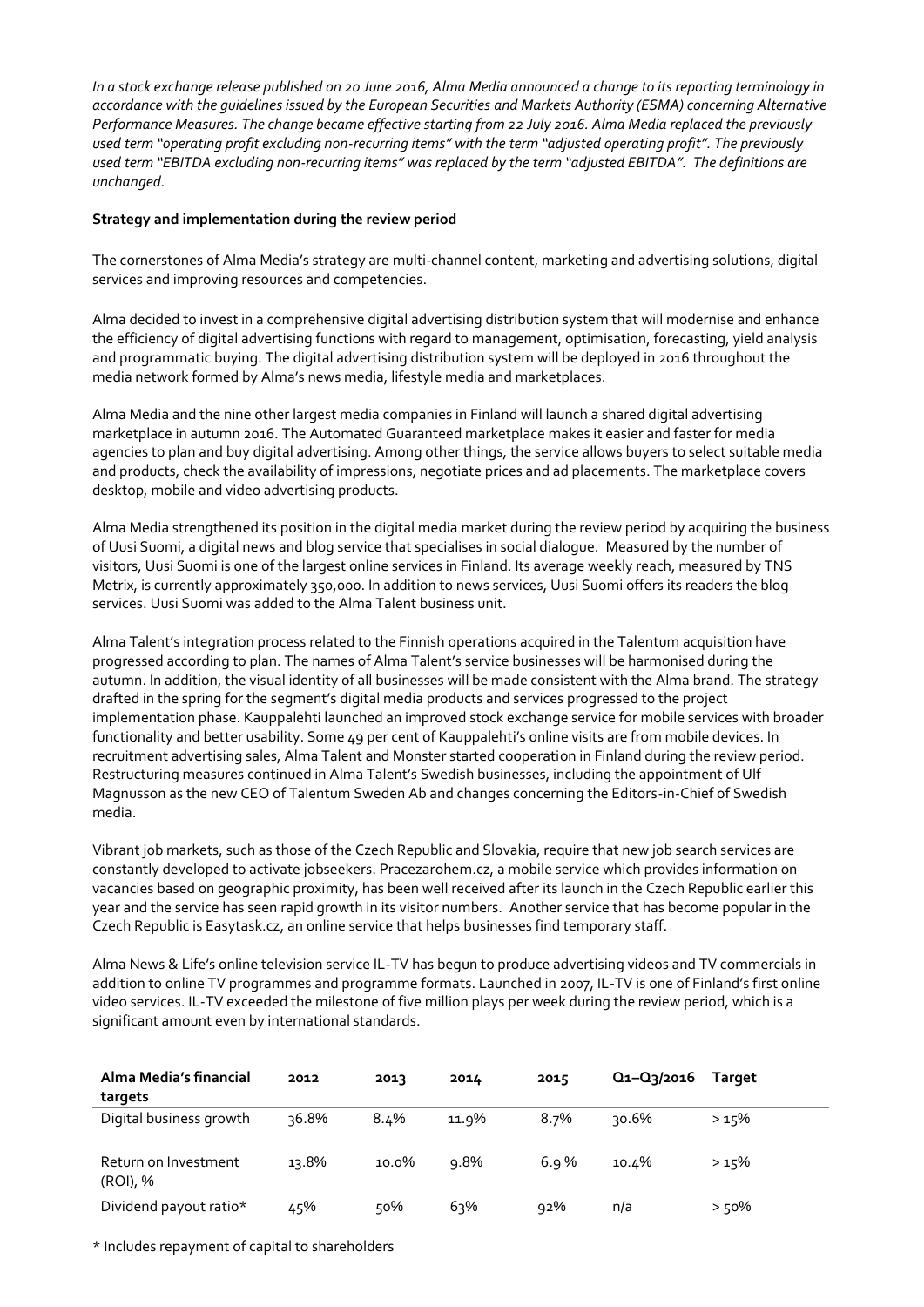#### **The squeeze-out procedure related to the shares held by Talentum's minority shareholders has come to an end**

On 31 August, Alma Media announced that the squeeze-out procedure related to the shares held by Talentum's minority shareholders has come to an end.

On 7 June 2016, the Arbitral Tribunal appointed by the Redemption Board of the Finland Chamber of Commerce rendered its award regarding the squeeze-out of Talentum's minority shareholders. Based on the award, the squeeze-out price was EUR 1.42 per share, which equals the price offered by Alma Media for Talentum's shares in the public voluntary bid. As the arbitration award was not appealed by the due date, it became legally valid in August 2016 and the squeeze-out price based on the award is final.

Alma Media paid the redemption price, with interest, to Talentum's minority shareholders by 8 July 2016. Interest was accrued on the squeeze-out price starting from 10 December 2015. The interest rate was the statutory reference interest rate, which was 0.5% until 30 June 2016 and 0.0% as of 1 July 2016.

#### **Market situation in the main markets**

According to TNS Media Intelligence, the total advertising volume in Finland increased by  $1,1\%$  (decreased by  $4,6$ ) %) in the third quarter, while advertising in online media increased in Finland by 14,9 % (1,2 %) in July–September. Advertising in city papers and newspapers declined by 4,2 % (declined by 6,1 %) in Finland. Advertising in magazines in Finland decreased in July–September by 4,0 % (decreased by 17,1 %). In terms of volume, the total market for afternoon papers declined by 14,4 % (declined by 20,6 %) in the third quarter of 2016.

According to Sveriges Mediebyråer, the total advertising volume in Sweden increased by 2,9 % (decreased by 0.4 %) in January–September 2016. Advertising in online media grew by 13,4 % in Sweden. Advertising in trade magazines in Sweden decreased by 14,8 % (decreased by 24,4 %).

Alma Media's main markets in Eastern Central Europe are the Czech Republic and Slovakia. According to a forecast by the European Commission, the Czech GDP will grow by 2.1% (4.2%) in 2016. The Czech National Bank estimates that GDP will grow by 2.4% in 2016. In Slovakia, the European Commission's forecast for GDP growth in 2016 is 3.2% (3.6%). The National Bank of Slovakia estimates GDP growth in 2016 to be 3.5%.

#### **Changes in Group structure in 2016**

In January 2016, Alma Media's subsidiary Alma Mediapartners Oy acquired 51 per cent of the share capital of Raksa ja KotiKauppa Oy (NettiKoti). The acquired business will be consolidated in Alma Media Group in full. NettiKoti provides ERP systems for construction and renovation.

In January 2016, LMC s.r.o, a subsidiary of Alma Career Oy, acquired Jobote s.r.o, a Czech start-up developing and providing new technology in recruitment.

In April 2016, Alma Media Corporation increased its share in Rantapallo Oy from 35% to 79%. [Rantapallo.fi](http://rantapallo.fi/) is a comprehensive online travel service established in 2007 to provide information, inspiration and services to online readers interested in travel and tourism. A transaction whereby Rantapallo Oy acquired the businesses of Matkapörssi Oy and LT Lentokeskus Oy was made at the same time. Matkapörssi is an online travel service and its subsidiary LT Lentokeskus offers B2B services for travel agencies.

In June 2016, Alma Media's subsidiary Alma Mediapartners Oy increased its ownership in Remonttibulevardi Oy (Urakkamaailma.fi) from 30% to 51%. The acquired business will be consolidated in Alma Media Group in full. Launched in 2012, Urakkamaailma.fi is a service where consumers and housing companies can find verified contractors with reviews by users for all kinds of renovation and construction projects.

In September 2016, Alma Media acquired the business of Uusi Suomi, a digital news and blog service that specialises in social dialogue. The Uusi Suomi business will be reported as part of the Alma Talent segment.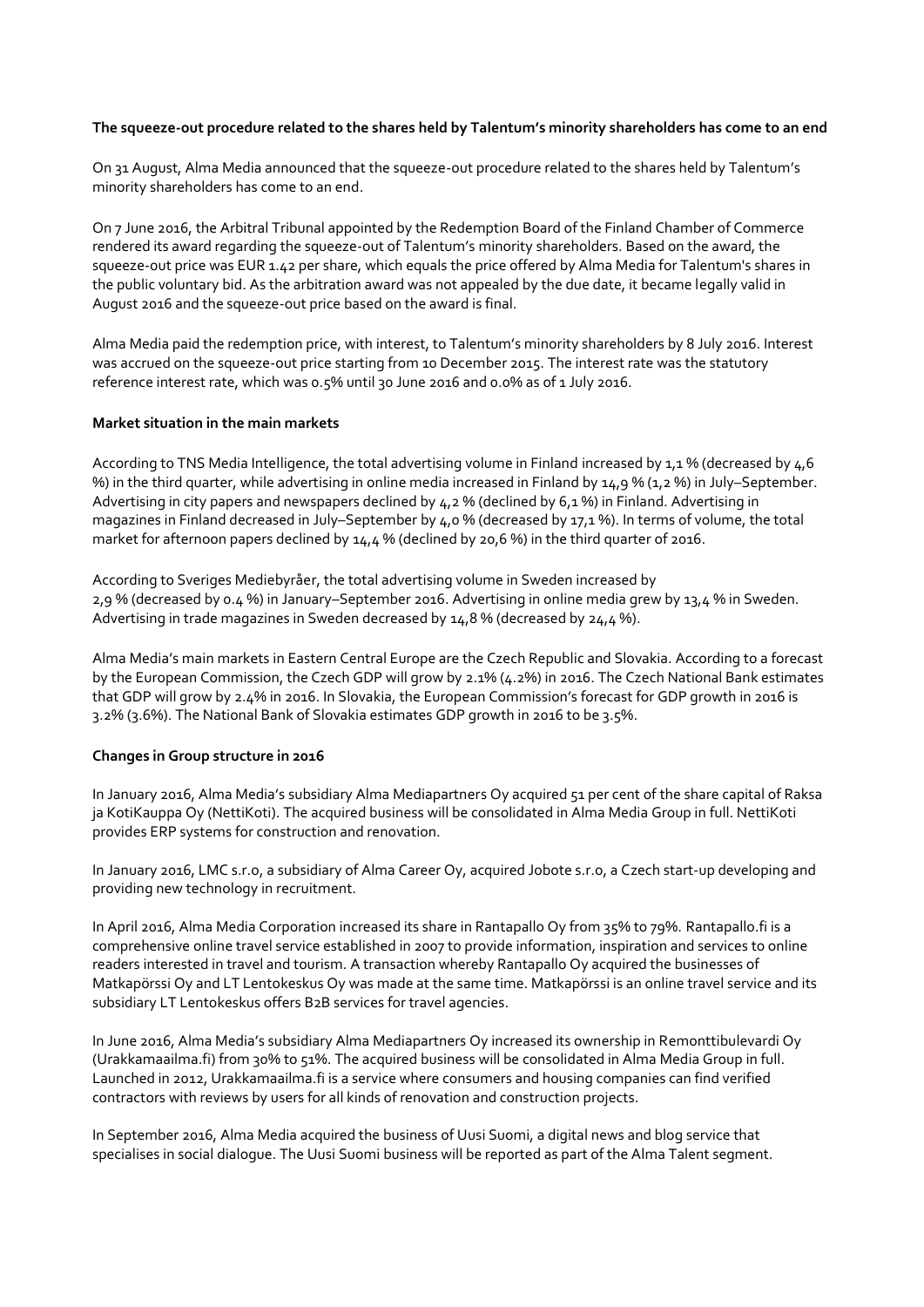#### **Group revenue and result for July–September 2016**

The Group's third quarter revenue increased by 18.9% to MEUR 80.9 (68.0). Taking into consideration the effect of the Talentum Corporation, acquired in November 2015, and the businesses divested in 2015, revenue growth was 1.0%.

Content revenue increased by 18.8% to MEUR 30.1 (25.3). Comparable content revenue declined by 6.7% due to the lower circulations of print media.

Revenue from advertising sales increased by 15.9% to MEUR 38.8 (33.4). Talentum's effect on the increase in advertising revenue was MEUR 2.5. Advertising sales for print media increased by 5.5% from the comparison period, to MEUR 14.8 (14.0). Online advertising sales increased by 23.7% to MEUR 24.0 (19.4).

Service revenue totalled MEUR 12.1 (9.3). Service revenue includes items such as the sale of information services, the event and direct marketing business and the printing and distribution services sold to customers outside the Group by Alma Manu.

Total expenses increased in the third quarter by MEUR 10.0, or 16.1%, to MEUR 72.2 (62.2). Depreciation and impairment included in the total expenses amounted to MEUR  $4.6$  (3.5).

Adjusted operating profit was MEUR 9.1 (7.6), or 11.2% (11.1%) of revenue. Operating profit was MEUR 8.9 (6.0), or 11.0% (8.8%) of revenue. The operating profit includes net adjusted items in the amount of MEUR -0.2 (-1.6) related to restructuring and gains on sales from acquisitions achieved in stages. The non-recurring items in the comparison period were mainly related to gains on the sale of assets and restructuring costs.

The result for July–September 2016 was MEUR 6.5 (3.7), and the adjusted result was MEUR 6.7 (5.2).

#### **Group revenue and result for January–September 2016**

In January–September, revenue increased by 21.9% to MEUR 259.6 (212.9). Taking into consideration the effect of the Talentum Corporation, acquired in November 2015, and the businesses divested in 2015, revenue growth was 1.9%.

Content revenue grew by 26.0% to MEUR 95.1 (75.4). Comparable content revenue declined by 4.0% due to the lower circulations of print media.

Revenue from advertising sales increased by 16.5% to MEUR 125.1 (107.3). Advertising sales for print media increased by 4.3% from the comparison period, to MEUR 50.6 (48.6). Online advertising sales increased by 26.9% to MEUR 74.6 (58.8). Talentum's effect on the increase in advertising revenue was MEUR 9.7.

Service revenue totalled MEUR 39.5 (30.2). Service revenue includes items such as the sale of information services, the event and direct marketing business and the printing and distribution services sold to customers outside the Group by Alma Manu.

Total expenses increased in January–September by MEUR 41.3, or 20.7%, to MEUR 240.6 (199.3). Taking the acquisitions and divestments carried out in 2015 into account, the Group's total expenses decreased by 1.2%. Depreciation and impairment included in the total expenses amounted to MEUR 13.4 (11.7).

Adjusted operating profit was MEUR 24.5 (16.3), or 9.4% (7.6%) of revenue. Operating profit was MEUR 20.5 (16.8), or 7.9% (7.9%) of revenue. The operating profit includes net adjusted items in the amount of MEUR -4.0 (0.5) related to restructuring and gains on sales from acquisitions achieved in stages. The adjusted items in the comparison period were related to restructuring costs and gains on the sale of assets.

The result for January–September 2016 was MEUR 15.0 (11.8), and the adjusted result was MEUR 19.0 (11.3).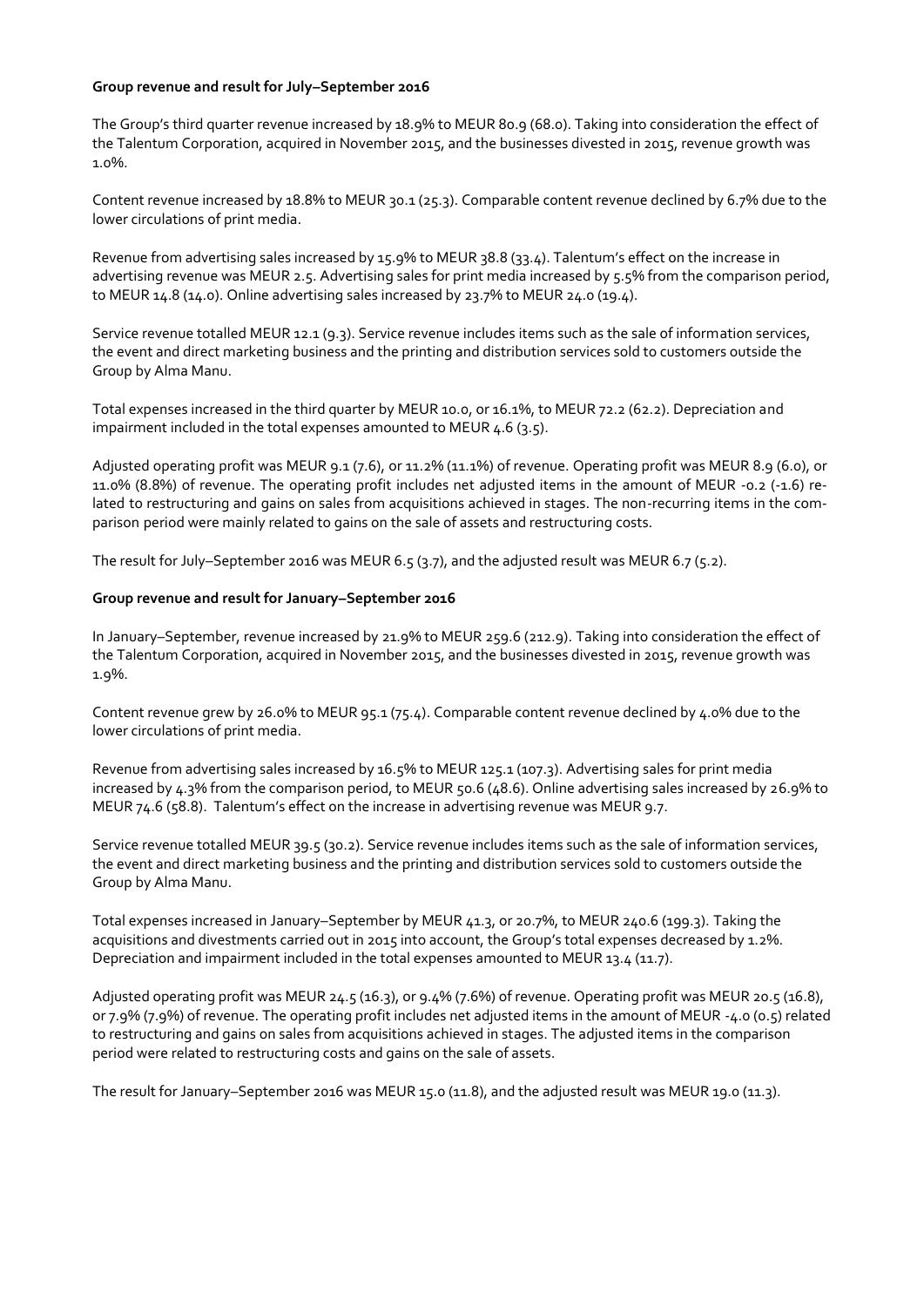#### **Business segments**

The Group revised its segment reporting effective from the beginning of 2016 and issued a stock exchange release on the matter on 20 April 2016. Changes to the Group's segment reporting:

- New names for the segments
- The business operations of Alma Diverso, which was previously reported under the Digital Consumer Services segment, were transferred to the Alma News & Life and Alma Regions segments.
- The revenue of the E-kontakti business was transferred from service revenue to advertising revenue.
- In addition, a significant proportion of JM Tieto's revenue will be categorised under online business after being previously categorised as non-online business.

Alma Media's reportable segments are Alma Markets (previously Digital Consumer Services), Alma Talent (previously Financial Media and Business Services), Alma News & Life (previously National Consumer Media) and Alma Regions (previously Regional Media). Centralised services produced by the Group's parent company and Talentum Corporation as well as centralised support services for advertising and digital sales for the entire Group are reported outside segment reporting.

The Group's reportable segments correspond to the Group's operating segments. Operations that produce similar products and services are combined into operating segments due to their uniform profitability and other uniform characteristics.

As the structure and composition of the reportable segments have changed, Alma Media has, in accordance with the IFRS 8 Operating Segments standard, adjusted the corresponding items in segment information for the 2015 comparison period. The effect of the change, as well as segment revenue and operating profit under the previous and newly adopted segment structures, is presented in the tables section of this interim report.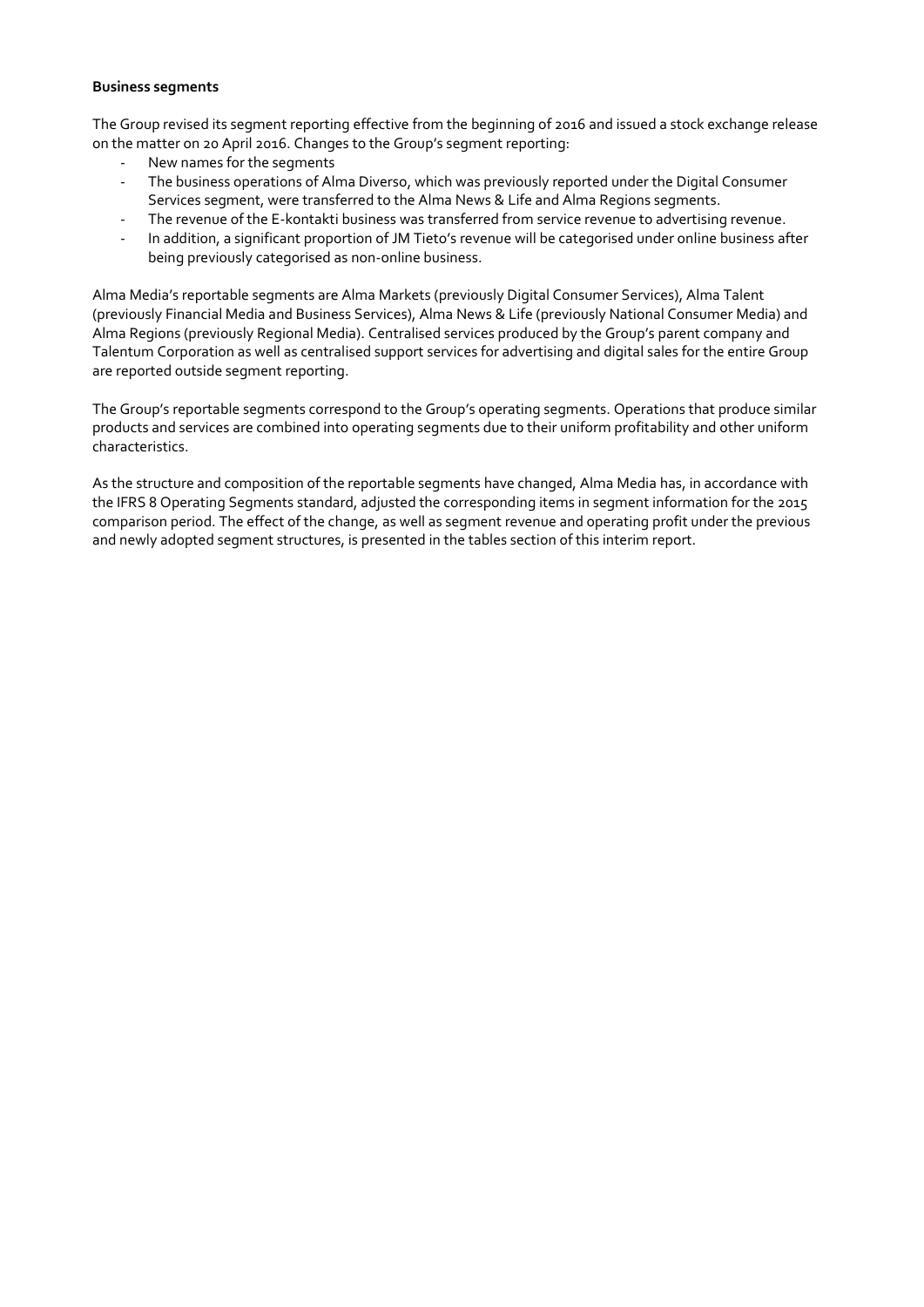| REVENUE AND OPERATING PROFIT/LOSS |         |                |               |             |             |          |                  |
|-----------------------------------|---------|----------------|---------------|-------------|-------------|----------|------------------|
| <b>BY SEGMENT</b>                 |         |                |               |             |             |          |                  |
| <b>REVENUE</b>                    | 2016    | 2015           | Change        | 2016        | 2015        | Change   | 2015             |
| <b>MEUR</b>                       | $Q_3$   | Q <sub>3</sub> | %             | $Q_1 - Q_3$ | $Q_1 - Q_3$ | %        | $Q_1 - Q_4$      |
| Alma Markets                      |         |                |               |             |             |          |                  |
| External                          | 17.3    | 14.6           |               | 51.6        | 43.0        |          | 58.7             |
| Inter-segments                    | $-0.1$  | 0.1            |               | $-0.2$      | 0.2         |          | 0.3              |
| Alma Markets total                | 17.2    | 14.7           | 16.7          | 51.4        | 43.2        | 19.0     | 59.0             |
|                                   |         |                |               |             |             |          |                  |
| Alma Talent                       |         |                |               |             |             |          |                  |
| External                          | 21.9    | 12.1           |               | 79.3        | 39.1        |          | 56.3             |
| Inter-segments                    | $1.1\,$ | 0.4            |               | 3.5         | $1.1\,$     |          | 2.2              |
| Alma Talent total                 | 23.0    | 12.5           | 84.1          | 82.8        | 40.3        | 105.5    | 58.5             |
|                                   |         |                |               |             |             |          |                  |
| Alma News & Life                  |         |                |               |             |             |          |                  |
| External                          | 7.8     | 9.1            |               | 24.2        | 27.8        |          | 36.6             |
| Inter-segments                    | 3.3     | 1.4            |               | 9.9         | 4.6         |          | 7.5              |
| Alma News & Life total            | 11.1    | 10.4           | 5.9           | 34.0        | 32.4        | 5.1      | 44.1             |
|                                   |         |                |               |             |             |          |                  |
| Alma Regions                      |         |                |               |             |             |          |                  |
| External                          | 28.8    | 30.0           |               | 88.6        | 95.8        |          | 128.1            |
| Inter-segments                    | 1.8     | 1.5            |               | 5.6         | 4.8         |          | 6.4              |
| Alma Regions total                | 30.5    | 31.6           | $-3.4$        | 94.3        | 100.6       | $-6.3$   | 134.5            |
|                                   |         |                |               |             |             |          |                  |
|                                   |         |                |               |             |             |          |                  |
| Eliminations and non-allocated    | $-0.9$  | $-1.2$         |               | $-2.9$      | $-3.5$      |          | -4.6             |
| Total                             | 80.9    | 68.o           | 18.9          | 259.6       | 212.9       | 21.9     | 291.5            |
|                                   |         |                |               |             |             |          |                  |
| ADJUSTED OPERATING                |         |                |               |             |             |          |                  |
| PROFIT/LOSS                       | 2016    | 2015           | Change        | 2016        | 2015        | Change   | 2015             |
| <b>MEUR</b>                       | $Q_2$   | $Q_3$          | %             | $Q_1 - Q_3$ | $Q_1 - Q_3$ | %        | $Q_1 - Q_4$      |
| Alma Markets                      | 5.3     | 4.2            | 28.4          | 15.3        | 11.2        | 36.9     | 13.8             |
| Alma Talent                       | 2.1     | 2.1            | $-3.0$        | 7.7         | 5.9         | 29.8     | 8.0              |
| Alma News & Life                  | 1.8     | 0.6            | 184.0         | 5.1         | 1.2         | 345.1    | 2.8              |
| Alma Regions                      | 2.0     | 2.6            | $-20.9$       | 5.2         | 5.1         | 2.5      | 8.3              |
| Segments total                    | 11.2    | 9.5            | 18.3          | 33.3        | 23.3        | 42.9     | 32.9             |
| Non-allocated                     | $-2.2$  | $-1.9$         | $-11.4$       | $-8.8$      | $-7.0$      | $-25.1$  | $-9.5$           |
| Total                             | 9.1     | 7.6            | 20.1          | 24.5        | 16.3        | 50.6     | 23.4             |
|                                   |         |                |               |             |             |          |                  |
| ADJUSTED ITEMS                    | 2016    | 2015           | Change        | 2016        | 2015        | Change   | 2015             |
| <b>MEUR</b>                       | $Q_3$   | $Q_3$          | %             | $Q_1 - Q_3$ | $Q_1 - Q_3$ | %        | $Q_1 - Q_4$      |
| Alma Markets                      |         |                |               | 0.0         |             |          |                  |
| Alma Talent                       |         |                |               |             | $-0.8$      | $-287.1$ | 0.0              |
| Alma News & Life                  | $-0.2$  | $-1.4$         | 84.5          | $-3.2$      |             |          | $-1.0$<br>$-0.8$ |
| Alma Regions                      |         |                |               | 0.9         |             | $-206.3$ |                  |
|                                   |         | $-0.2$         | 100.0<br>86.2 | $-1.3$      | $-0.4$      |          | -3.6             |
| Segments total<br>Non-allocated   | $-0.2$  | $-1.6$         |               | $-3.6$      | $-1.2$      | $-184.5$ | $-5.5$           |
|                                   |         |                |               | $-0.5$      | 1.7         | $-127.3$ | $-0.3$           |
| Total                             | $-0.2$  | $-1.6$         | 86.2          | $-4.0$      | 0.5         | $-937.8$ | $-5.7$           |
|                                   |         |                |               |             |             |          |                  |
| OPERATING PROFIT/LOSS             | 2016    | 2015           | Change        | 2016        | 2015        | Change   | 2015             |
| <b>MEUR</b>                       | $Q_3$   | $Q_3$          | %             | $Q_1 - Q_3$ | $Q_1 - Q_3$ | $\%$     | $Q_1 - Q_4$      |
| Alma Markets                      | 5.3     | 4.2            | 28.4          | 15.3        | 11.2        | 37.2     | 13.8             |
| Alma Talent                       | 1.8     | 0.7            | 154.5         | 4.5         | 5.1         | $-11.8$  | 6.9              |
| Alma News & Life                  | 1.8     | 0.6            | 184.0         | 6.1         | $1.2$       | 423.4    | 1.9              |
| Alma Regions                      | 2.0     | 2.4            | $-15.1$       | 3.9         | 4.6         | $-16.1$  | 4.8              |
| Segments total                    | 11.0    | 7.9            | 39.1          | 29.7        | 22.1        | 34.9     | 27.4             |
| Non-allocated                     | $-2.2$  | $-1.9$         | $-11.4$       | $-9.3$      | $-5.3$      | $-75.0$  | $-9.7$           |
| Total                             | 8.9     | 6.0            | 48.1          | 20.5        | 16.8        | 22.3     | 17.7             |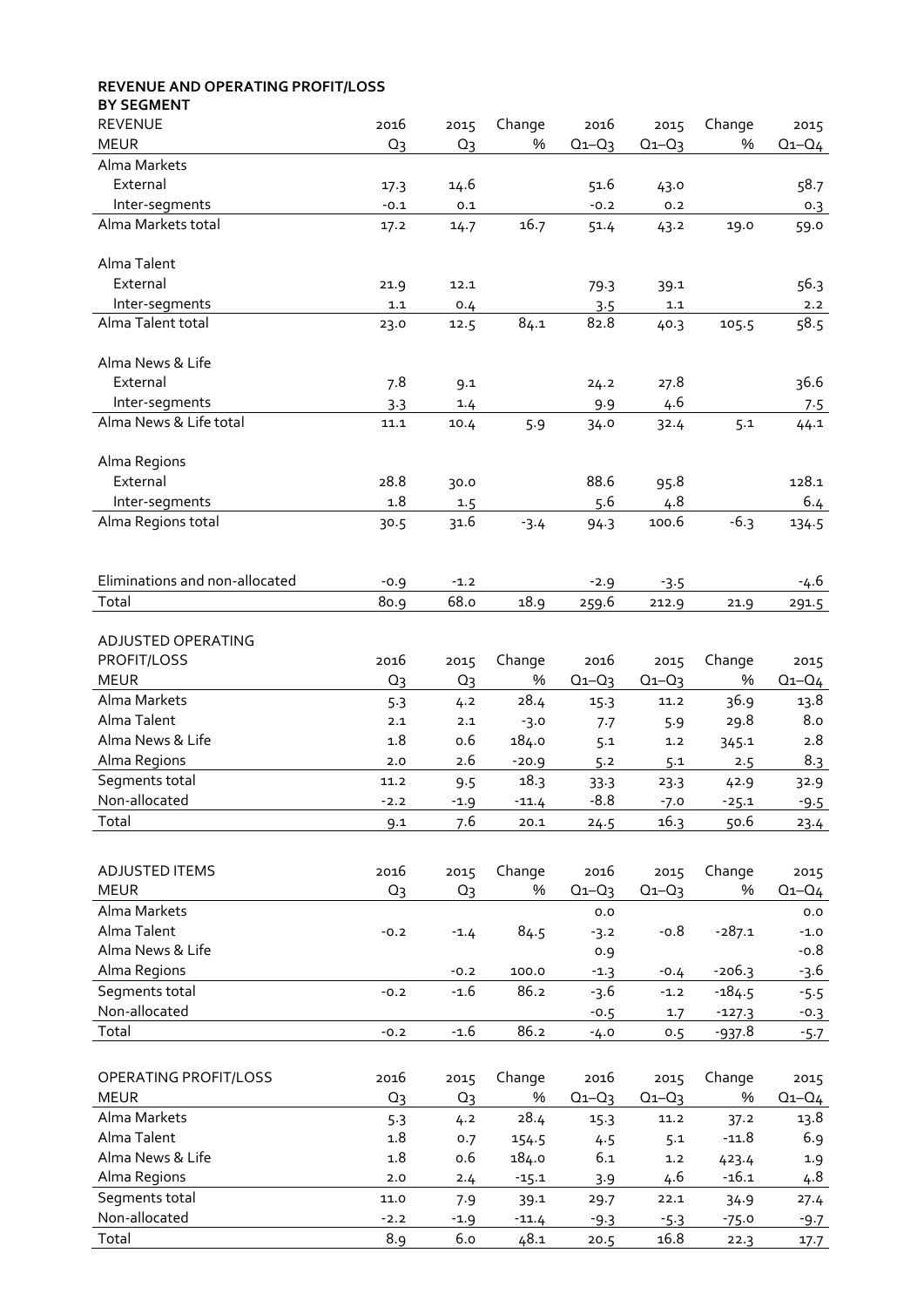#### **Alma Markets**

The recruitment services Monster.fi, Jobs.cz, Prace.cz, CV Online, Profesia.sk, MojPosao.net, Monster.hu, Monsterpolska.pl, Monster.cz and Jobote.com are reported in the Alma Markets segment.

The segment includes several online services: the housing-related services Etuovi.com, Vuokraovi.com and Urakkamaailma.fi, the travel portal Gofinland.fi and the automotive services Autotalli.com, Autosofta and Alkali. Nettikoti, which specialises in software for ERP systems in new construction and renovation, and Kivi, a real estate agency system, are also reported in this segment.

| <b>KEY FIGURES</b>                                           | 2016            | 2015   | Change | 2016        | 2015        | Change | 2015        |
|--------------------------------------------------------------|-----------------|--------|--------|-------------|-------------|--------|-------------|
| <b>MEUR</b>                                                  | $Q_3$           | $Q_3$  | %      | $Q_1 - Q_3$ | $Q_1 - Q_3$ | %      | $Q_1 - Q_4$ |
| Revenue                                                      | 17.2            | 14.7   | 16.7   | 51.4        | 43.2        | 19.0   | 59.0        |
| Advertising revenue                                          | 15.8            | 13.8   | 14.5   | 47.6        | 40.5        | 17.3   | 55.3        |
| Service revenue                                              | 1.3             | 0.9    | 53.2   | 3.8         | 2.6         | 45.3   | 3.7         |
| Adjusted total expenses                                      | 11.8            | 10.6   | 11.9   | 36.2        | 32.1        | 12.7   | 45.4        |
| Adjusted EBITDA                                              | 6.6             | 5.4    | 22.3   | 19.1        | 14.9        | 28.0   | 18.8        |
| <b>EBITDA</b>                                                | 6.6             | 5.4    | 22.3   | 19.2        | 14.9        | 28.2   | 18.8        |
| Adjusted operating profit                                    | 5.3             | 4.2    | 28.4   | 15.3        | 11.2        | 36.9   | 13.8        |
| % of revenue                                                 | 31.2            | 28.3   |        | 29.7        | 25.8        |        | 23.3        |
| Operating profit                                             | 5.3             | 4.2    | 28.4   | 15.3        | 11.2        | 37.2   | 13.8        |
| % of revenue                                                 | 31.2            | 28.3   |        | 29.8        | 25.8        |        | 23.3        |
| Average no. of employees, calculated                         |                 |        |        |             |             |        |             |
| as full-time employees                                       | $\frac{548}{5}$ | 499    | 9.8    | 534         | 501         | 6.6    | 502         |
|                                                              |                 |        |        |             |             |        |             |
| Online sales                                                 | 17.2            | 14.7   | 16.7   | 51.4        | 43.2        | 19.0   | 59.0        |
| Online sales, % of revenue                                   | 100.0           | 100.0  |        | 100.0       | 100.0       |        | 100.0       |
|                                                              |                 |        |        |             |             |        |             |
|                                                              |                 |        |        |             |             |        |             |
| <b>OPERATIONAL KEY FIGURES</b>                               | 2016            | 2015   | Change | 2016        | 2015        | Change | 2015        |
|                                                              | $Q_3$           | $Q_3$  | %      | $Q_1 - Q_3$ | $Q_1 - Q_3$ | $\%$   | $Q_1 - Q_4$ |
| Online services, browsers, weekly, on<br>average (thousands) |                 |        |        |             |             |        |             |
| Etuovi.com                                                   | 836.4           | 710.9  | 17.7   | 809.4       | 615.9       | 31.4   | 665.7       |
| Autotalli.com                                                | 151.9           | 124.10 | 22.4   | 133.8       | 128.7       | 4.0    | 121.1       |

*\*) The average weekly browser figures for Etuovi.com and Autotalli.com in 2016 are based on visitor volume monitoring produced by Google Analytics, while the figures for 2015 are based on TNS Gallup's monitoring.*

#### **July–September 2016**

The Alma Markets segment's revenue increased by 16.7% to MEUR 17.2 (14.7). Domestic revenue increased across all business areas: housing-related services, automotive services and recruitment services. The segment's international recruitment business continued to achieve strong growth. In total, the revenue from the recruitment business increased by 15.0% during the review period and accounted for 75.6% (76.8%) of the segment's revenue in the third quarter of 2016. Acquisitions (Autosofta, NettiKoti, Urakkamaailma) increased revenue by MEUR 0.4.

The adjusted total expenses in the review period amounted to MEUR 11.8 (10.6). The increase in total expenses was attributable to investments in sales, marketing and ICT functions.

The Alma Markets segment's adjusted operating profit was MEUR 5.3 (4.2) in the third quarter. Adjusted operating profit was 31.2% (28.3%) of revenue. Acquisitions (Autosofta, NettiKoti, Urakkamaailma) increased the adjusted operating profit by MEUR 0.2. The segment's operating profit was MEUR 5.3 (4.2). No adjusted items were reported during the review period.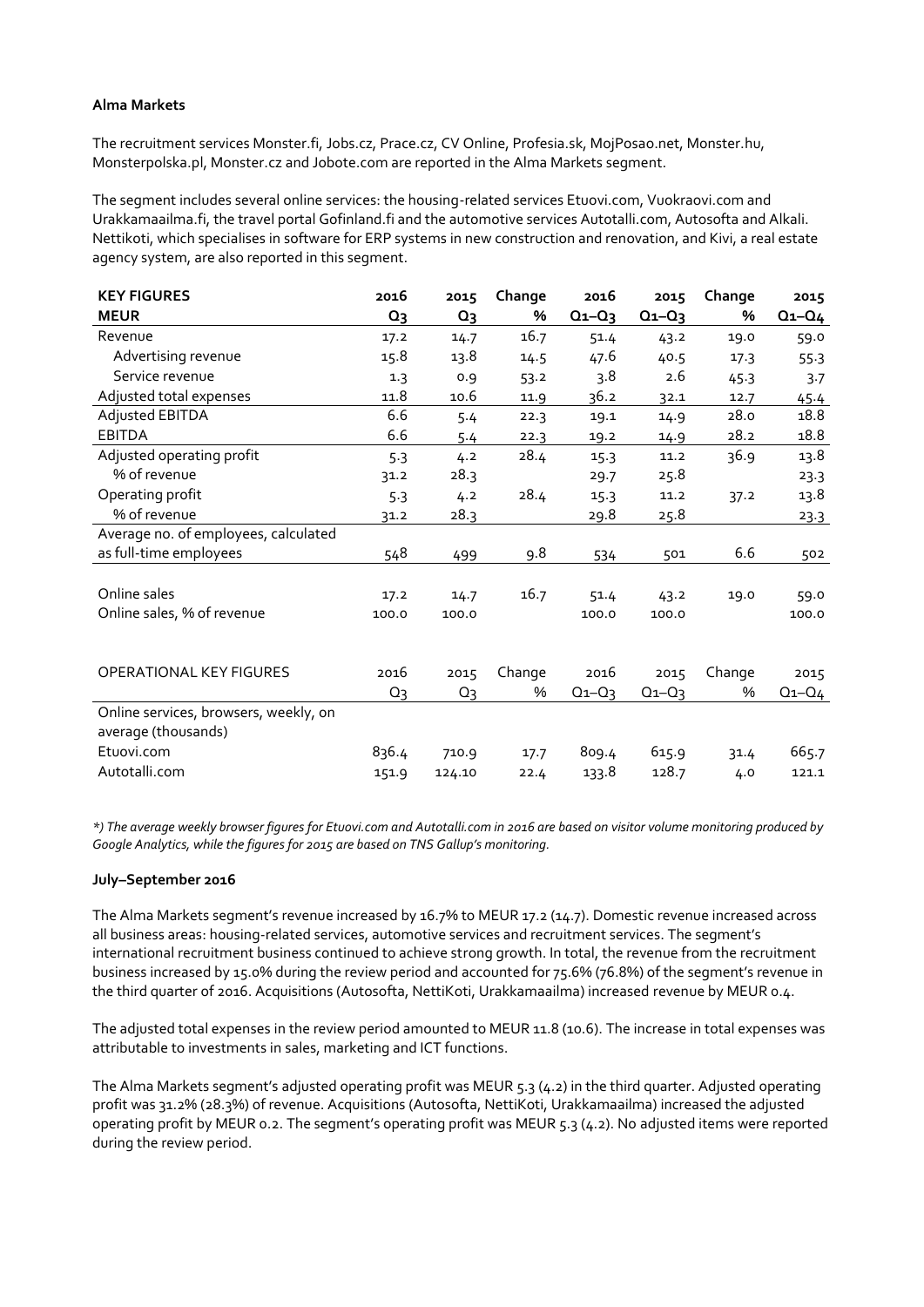#### **January–September 2016**

The Alma Markets segment's revenue increased by 19.0% in January–September 2016 and amounted to MEUR 51.4 (43.2). The recruitment business accounted for 76.1% (76.7%) of the segment's revenue in January–September 2016. Acquisitions (Autosofta, NettiKoti, Urakkamaailma) increased revenue by MEUR 1.1.

The adjusted total expenses in the review period amounted to MEUR 36.2 (32.1).

The Alma Markets segment's adjusted operating profit was MEUR 15.3 (11.2) in January–September 2016. The segment's operating profit was MEUR 15.3 (11.2). Acquisitions (Autosofta, NettiKoti, Urakkamaailma) increased the adjusted operating profit by MEUR 0.2. The non-recurring items in the review period were related to gains achieved in stages arising from acquisitions.

## **Alma Talent**

The Alma Talent business segment publishes 20 trade and financial media, as well as a variety of books. The business unit also offers skills development and growth services to professionals and businesses in different fields, from events and training to information services. Alma Talent has operations in Finland, Sweden and the Baltics. Alma Talent media include Kauppalehti, Uusi Suomi, Talouselämä, Tekniikka & Talous, Markkinointi&Mainonta, Arvopaperi and Tivi. In Sweden, Alma Talent's publications include Affärsvärlden, Ny Teknik and Dagens Media.

| <b>KEY FIGURES</b>                                            | 2016  | 2015           | Change  | 2016        | 2015        | Change  | 2015        |
|---------------------------------------------------------------|-------|----------------|---------|-------------|-------------|---------|-------------|
| <b>MEUR</b>                                                   | $Q_3$ | Q <sub>3</sub> | %       | $Q_1 - Q_3$ | $Q_1 - Q_3$ | %       | $Q_1 - Q_4$ |
| Revenue                                                       | 23.0  | 12.5           | 84.1    | 82.8        | 40.3        | 105.5   | 58.5        |
| Content revenue                                               | 10.1  | 4.0            | 150.1   | 36.0        | 11.8        | 204.6   | 19.7        |
| Advertising revenue                                           | 6.1   | 3.3            | 86.8    | 22.0        | 11.4        | 92.7    | 17.2        |
| Service revenue                                               | 6.8   | 5.2            | 31.3    | 24.8        | 17.0        | 45.4    | 21.6        |
| Adjusted total expenses                                       | 21.0  | 10.4           | 101.4   | 75.4        | 34.4        | 119.0   | 50.7        |
| Adjusted EBITDA                                               | 3.1   | 2.3            | 32.2    | 10.6        | 6.5         | 63.5    | 9.0         |
| <b>EBITDA</b>                                                 | 2.8   | 2.3            | 22.8    | 7.4         | 7.1         | 5.1     | 9.1         |
| Adjusted operating profit                                     | 2.1   | 2.1            | $-3.0$  | 7.7         | 5.9         | 29.8    | 8.0         |
| % of revenue                                                  | 9.0   | 17.1           |         | 9.3         | 14.7        |         | 13.6        |
| Operating profit                                              | 1.8   | 0.7            | 154.5   | 4.5         | 5.1         | $-11.8$ | 6.9         |
| % of revenue                                                  | 8.0   | 5.8            |         | 5.4         | 12.7        |         | 11.9        |
| Average no. of employees, calculated                          |       |                |         |             |             |         |             |
| as full-time employees                                        | 1,076 | 247            | 339.6   | 1,012       | 243         | 316.3   | 287         |
|                                                               |       |                |         |             |             |         |             |
| Online sales                                                  | 7.9   | 5.8            | 35.8    | 25.6        | 18.4        | 39.0    | 25.8        |
| Online sales, % of revenue                                    | 34.3  | 46.5           |         | 30.9        | 45.7        |         | 44.1        |
|                                                               |       |                |         |             |             |         |             |
|                                                               |       |                |         |             |             |         |             |
| OPERATIONAL KEY FIGURES                                       | 2016  | 2015           | Change  | 2016        | 2015        | Change  | 2015        |
|                                                               | $Q_3$ | Q <sub>3</sub> | $\%$    | $Q_1 - Q_3$ | $Q_1 - Q_3$ | $\%$    | $Q_1 - Q_4$ |
| Online services, browsers, weekly, on<br>average (thousands*) |       |                |         |             |             |         |             |
| Kauppalehti.fi                                                | 959.2 | 974.0          | $-1.5$  | 1025.1      | 994.7       | 3.1     | 1,026.7     |
| Talouselama.fi                                                | 247.6 | 347.9          | $-28.8$ | 272.8       | 306.7       | 0.0     | 307.8       |
|                                                               |       |                |         |             |             |         |             |
| Audited circulation (thousands)                               |       |                |         |             |             |         | $Q_1 - Q_4$ |
| Kauppalehti, print                                            |       |                |         |             |             |         | 47.7        |
| Kauppalehti, online                                           |       |                |         |             |             |         | 53.3        |
| Talouselämä, print                                            |       |                |         |             |             |         | 75.1        |
| Talouselämä, online                                           |       |                |         |             |             |         | 6.7         |

*\*) The online services' average weekly browser (the previously used term unique browsers) figures are based on TNS Gallup's monitoring data*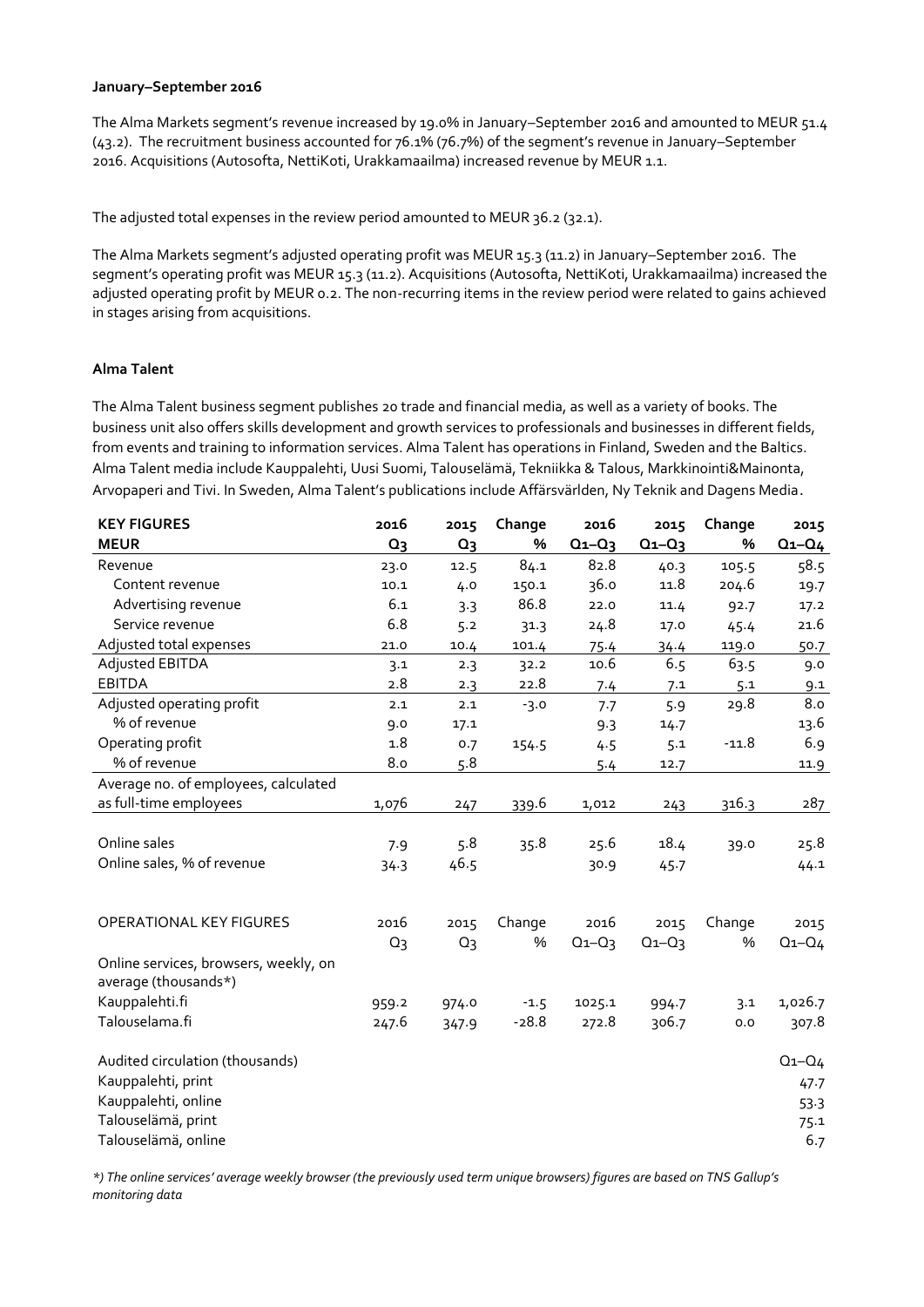#### **July–September 2016**

The Alma Talent segment's revenue increased by 84.1% to MEUR 23.0 (12.5). Online business accounted for 34.3% (46.5%) of the segment's revenue. The Alma360 business, divested in September 2015, had an effect of MEUR 2.3 on the decline in revenue. Taking the Talentum acquisition into consideration, comparable revenue declined by 6.5%. Revenue declined particularly in advertising sales in Sweden and the Events business.

The content revenue of the Alma Talent segment increased by 150.1% to MEUR 10.1 (4.0). The Talentum businesses contributed MEUR 6.2 to the increase in content revenue.

Advertising sales in the third quarter amounted to MEUR 6.1 (3.3). The Talentum businesses accounted for MEUR 2.5 of the increase in advertising revenue.

The segment's adjusted total expenses amounted to MEUR 21.0 (10.4). Taking acquisitions and divestments into consideration, adjusted expenses declined by 8.6%. The estimated cost synergies of Talentum's integration have been achieved as planned.

The Alma Talent segment's adjusted operating profit was MEUR 2.1 (2.1) and operating profit MEUR 1.8 (0.7). The adjusted operating profit was 9.0% (17.1%) of revenue. The adjusted items in the review period were related to restructuring, while the adjusted items recognised in the comparison period were related to a sales gain on an acquisition achieved in stages.

## **January–September 2016**

The Alma Talent segment's revenue increased by 105.5% to MEUR 82.8 (40.3). Online business accounted for 30.9% (45.7%) of the segment's revenue. Taking into consideration the effect of the Talentum businesses acquired in November 2015 and the Alma360 business divested in September 2015, the segment's revenue decreased by 1.4%.

The content revenue of the Alma Talent segment increased by 204.6% to MEUR 36.0 (11.8). The increase in digital content revenue covered the decline in content revenue from print media. The Talentum businesses contributed MEUR 24.5 to the increase in content revenue.

Advertising sales in January–September 2016 amounted to MEUR 22.0 (11.4). Online advertising revenue increased by 80.1% year-on-year. Talentum's effect on the increase in advertising revenue was MEUR 9.7.

The segment's adjusted total expenses amounted to MEUR 75.4 (34.4). Taking into consideration the acquisitions and divestments carried out in 2015, the segment's adjusted total expenses decreased by 2.9%.

The Alma Talent segment's adjusted operating profit was MEUR 7.7 (5.9) and operating profit MEUR 4.5 (5.1). The adjusted operating profit was 9.3% (14.7%) of revenue. The adjusted items in 2016, MEUR -3.0, were related to restructuring, while the adjusted items recognised in the comparison period, MEUR 0.6, were related to a sales gain on an acquisition achieved in stages.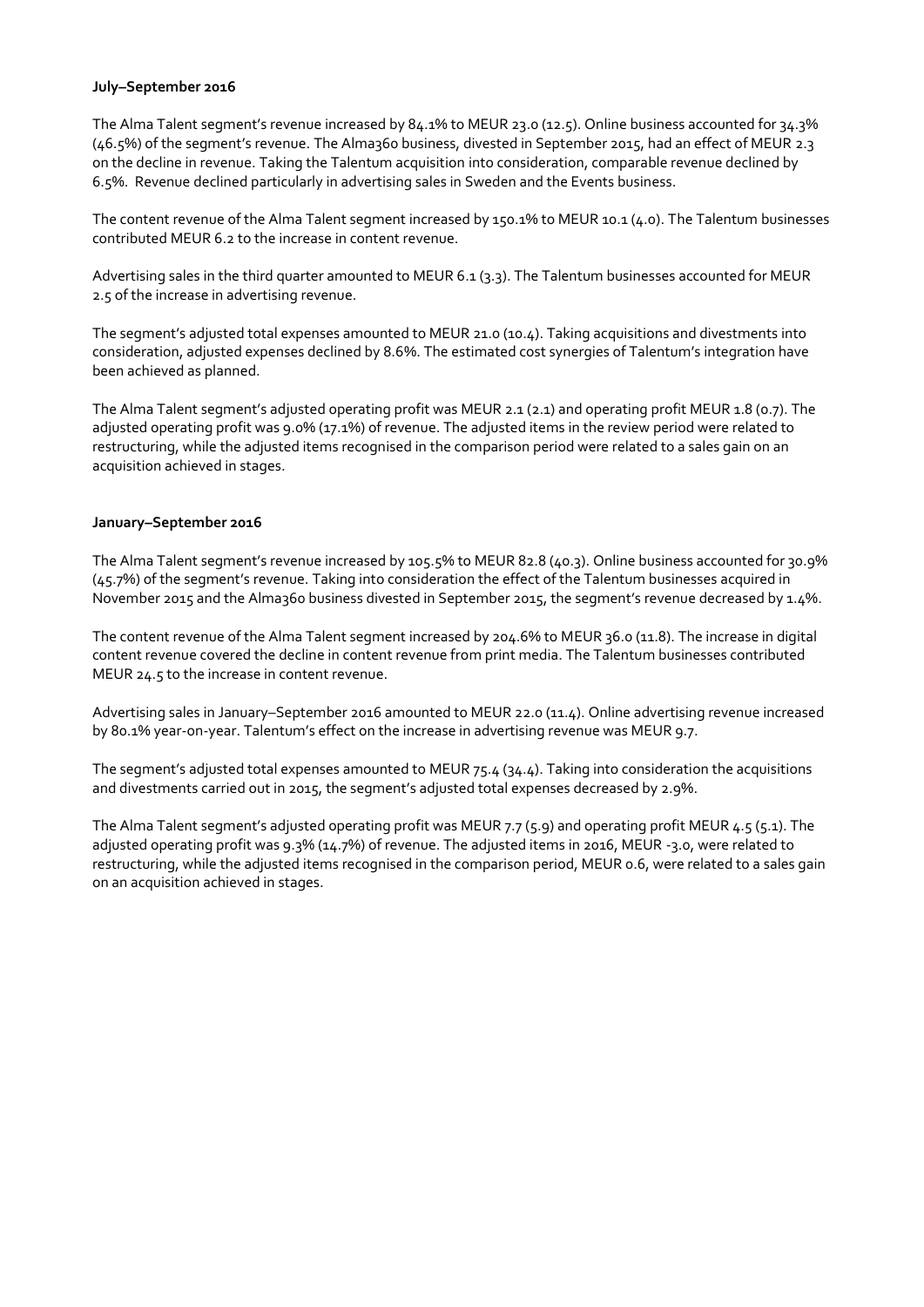## **Alma News & Life**

The Alma News & Life segment includes the various digital and print news and lifestyle content of the national Iltalehti. The online services Telkku.com, Kotikokki.net, E-kontakti.fi and Rantapallo.fi are also reported in this segment.

| <b>KEY FIGURES</b>                   | 2016    | 2015    | Change  | 2016        | 2015        | Change  | 2015        |
|--------------------------------------|---------|---------|---------|-------------|-------------|---------|-------------|
| <b>MEUR</b>                          | $Q_3$   | $Q_3$   | %       | $Q_1 - Q_3$ | $Q_1 - Q_3$ | %       | $Q_1 - Q_4$ |
| Revenue                              | 11.1    | 10.4    | 5.9     | 34.0        | 32.4        | 5.1     | 44.1        |
| Content revenue                      | 5.5     | 6.3     | $-13.0$ | 16.4        | 18.8        | $-12.6$ | 24.7        |
| Advertising revenue                  | 5.4     | 4.1     | 31.1    | 17.2        | 13.5        | 27.3    | 19.3        |
| Service sales                        | 0.2     | 0.0     | 923.1   | 0.4         | 0.1         | 427.4   | 0.1         |
| Adjusted total expenses              | 9.3     | 9.8     | $-5.5$  | 28.9        | 31.2        | $-7.4$  | 41.4        |
| Adjusted EBITDA                      | 1.9     | 0.7     | 190.2   | 5.5         | 1.3         | 323.7   | 2.9         |
| <b>EBITDA</b>                        | 1.9     | 0.7     | 190.2   | 6.4         | 1.3         | 393.6   | 2.6         |
| Adjusted operating profit            | 1.8     | 0.6     | 184.0   | 5.1         | 1.2         | 345.1   | 2.8         |
| % of revenue                         | 16.2    | 6.0     |         | 15.1        | 3.6         |         | 6.2         |
| Operating profit                     | 1.8     | 0.6     | 184.0   | 6.1         | 1.2         | 423.4   | 1.9         |
| % of revenue                         | 16.2    | 6.0     |         | 17.8        | 3.6         |         | 4.3         |
| Average no. of employees, calculated |         |         |         |             |             |         |             |
| as full-time employees               | 152     | 162     | $-6.1$  | 149         | 159         | $-6.2$  | 158         |
|                                      |         |         |         |             |             |         |             |
| Online sales                         | 5.1     | 3.1     | 64.4    | 14.4        | 10.1        | 41.9    | 14.9        |
| Online sales, % of revenue           | 46.2    | 29.8    |         | 42.3        | 31.3        |         | 33.8        |
|                                      |         |         |         |             |             |         |             |
|                                      |         |         |         |             |             |         |             |
| <b>OPERATIONAL KEY FIGURES</b>       | 2016    | 2015    |         | 2016        | 2015        |         | 2015        |
|                                      | $Q_3$   | $Q_3$   |         | $Q_1 - Q_3$ | $Q_1 - Q_3$ |         | $Q_1 - Q_4$ |
| Online services, browsers, weekly,   |         |         |         |             |             |         |             |
| on average (thousands*)              |         |         |         |             |             |         |             |
| Iltalehti.fi                         | 5,234.9 | 5,504.2 | $-4.9$  | 5,320.4     | 5,486.6     | $-3.0$  | 5,523.5     |
| Telkku.com                           | 499.0   | 626.5   | $-20.4$ | 558.2       | 751.0       | $-25.7$ | 723.9       |

*\*) The online services' average weekly browser (the previously used term unique browsers) figures are based on TNS Gallup's monitoring data.*

#### **July–September 2016**

The Alma News & Life segment's revenue increased by 5.9% to MEUR 11.1 (10.4) in July–September as a result of growth in Iltalehti's online advertising. Rantapallo, which was acquired during the review period, contributed MEUR 0.5 to the increase in revenue. Online business accounted for 46.2% (29.8%) of the segment's revenue.

The segment's content revenue declined by 13.0% to MEUR 5.5 (6.3) in July–September due to the decrease in the circulation of Iltalehti's print edition.

The segment's advertising revenue increased by 31.1% to MEUR 5.4 (4.1). The segment's online advertising revenue increased by 39.6% to MEUR 4.3 (3.1). Growth was achieved particularly in programmatic buying, which accounted for 34,8% (6,6%) of Iltalehti's online advertising revenue. The Rantapallo acquisition contributed MEUR 0.4 to the increase in advertising revenue. Advertising revenue from print media grew by 5.9%.

The segment's adjusted total expenses amounted to MEUR 9.3 (9.8). The decrease in total expenses was particularly attributable to the decrease in printing and distribution costs due to lower print media sales, as well as reduced service purchases in content production. Rantapallo accounted for MEUR 0.4 of the increase in expenses.

The segment's adjusted operating profit was MEUR 1.8 (0.6), or 16.2% (6.0%) of revenue. The segment's operating profit was MEUR 1.8 (0.6).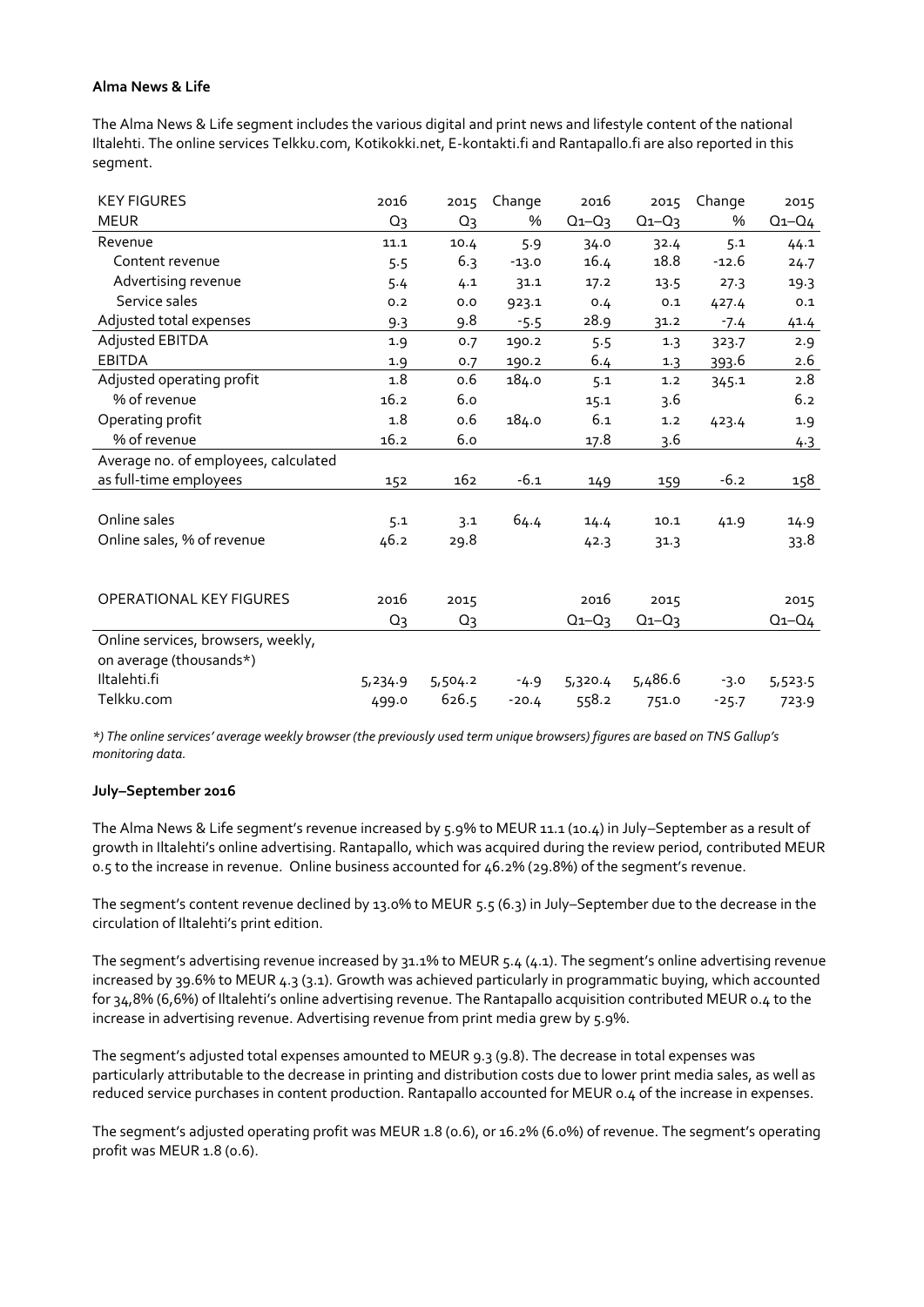#### **January–September 2016**

The Alma News & Life segment's revenue increased by 5.1% to MEUR 34.0 (32.4) in January–September as a result of growth in online advertising. Rantapallo, which was acquired during the review period, contributed MEUR 0.9 to the increase in revenue. Online business accounted for 42.3% (31.3%) of the segment's revenue.

The segment's content revenue declined by 12.6% to MEUR 16.4 (18.8) in January–September due to a decrease in Iltalehti's circulation. The segment's advertising sales increased by 27.3% to MEUR 17.2 (13.5). The segment's online advertising revenue increased by 33.6% to MEUR 13.4 (10.0). The Rantapallo acquisition contributed MEUR 0.6 to the increase in advertising revenue. Advertising revenue from print media grew by 9.9%.

The segment's adjusted total expenses amounted to MEUR 28.9 (31.2). The decrease in total expenses was particularly attributable to the decrease in printing and distribution costs due to lower print media sales, as well as reduced service purchases in content production. Rantapallo accounted for MEUR 0.9 of the increase in expenses.

The segment's adjusted operating profit was MEUR 5.1 (1.2). The adjusted operating profit was 15.1% (3.6%) of revenue. The adjusted items recognised in January–June were related to a sales gain on the Rantapallo acquisition achieved in stages (preliminary).

## **Alma Regions**

The print and online publishing business of Aamulehti, Satakunnan Kansa, Lapin Kansa/Pohjolan Sanomat and several local and town papers is reported in the Alma Regions segment. The printing and distribution unit Alma Manu is also included in this segment.

| <b>KEY FIGURES</b>                     | 2016   | 2015   | Change  | 2016        | 2015        | Change  | 2015        |
|----------------------------------------|--------|--------|---------|-------------|-------------|---------|-------------|
| <b>MEUR</b>                            | $Q_3$  | $Q_3$  | %       | $Q_1 - Q_3$ | $Q_1 - Q_3$ | %       | $Q_1 - Q_4$ |
| Revenue                                | 30.5   | 31.6   | $-3.4$  | 94.3        | 100.6       | $-6.3$  | 134.5       |
| Content revenue                        | 14.5   | 15.0   | $-3.2$  | 42.7        | 44.9        | $-4.9$  | 59.8        |
| Advertising revenue                    | 11.5   | 12.2   | $-5.9$  | 38.4        | 41.9        | $-8.3$  | 56.4        |
| Service revenue                        | 4.5    | 4.4    | 3.0     | 13.2        | 13.8        | $-4.4$  | 18.3        |
| Adjusted total expenses                | 28.6   | 29.1   | $-1.7$  | 89.2        | 95.7        | $-6.8$  | 126.4       |
| Adjusted EBITDA                        | 2.9    | 3.4    | $-14.5$ | 7.8         | 7.6         | 2.4     | 11.8        |
| <b>EBITDA</b>                          | 2.9    | 3.3    | $-9.9$  | 6.5         | 7.2         | -9.6    | 9.3         |
| Adjusted operating profit              | 2.0    | 2.6    | $-20.9$ | 5.2         | 5.1         | 2.5     | 8.3         |
| % of revenue                           | 6.7    | 8.2    |         | 5.5         | 5.0         |         | 6.2         |
| Operating profit                       | 2.0    | 2.4    | $-15.1$ | 3.9         | 4.6         | $-16.1$ | 4.8         |
| % of revenue                           | 6.7    | 7.6    |         | 4.1         | 4.6         |         | 3.5         |
| Average no. of employees, calculated   |        |        |         |             |             |         |             |
| as full-time employees, excl. delivery |        |        |         |             |             |         |             |
| staff                                  | 536    | 680    | $-21.1$ | 572         | 692         | $-17.3$ | 677         |
|                                        |        |        |         |             |             |         |             |
| Average no. of delivery staff          | 861    | 934    | $-7.8$  | 851         | 963         | $-11.6$ | 929         |
|                                        |        |        |         |             |             |         |             |
| Online sales                           | 2.2    | $1.0$  | 116.4   | 6.5         | 3.4         | 89.9    | 4.8         |
| Online sales, % of revenue             | 7.3    | 3.3    |         | 6.9         | 3.4         |         | 3.6         |
|                                        |        |        |         |             |             |         |             |
| OPERATIONAL                            | 2016   | 2015   |         | 2016        | 2015        |         | 2015        |
| <b>KEY FIGURES</b>                     | $Q_3$  | $Q_3$  |         | $Q_1 - Q_3$ | $Q_1 - Q_3$ |         | $Q_1 - Q_4$ |
| Online services, browsers, weekly, on  |        |        |         |             |             |         |             |
| average (thousands*)                   |        |        |         |             |             |         |             |
| Aamulehti.fi                           | 658.9  | 559.0  | 17.9    | 622.9       | 507.1       | 22.8    | 544.4       |
|                                        |        |        |         |             |             |         |             |
| Audited circulation (thousands)        |        |        |         |             |             |         |             |
| Aamulehti                              |        |        |         |             |             |         | 100.2       |
|                                        |        |        |         |             |             |         |             |
| Printing volume (in thousands)         | 79,747 | 71,743 |         | 221,274     | 209,118     |         | 277,578     |
| Paper usage (tonnes)                   | 6,755  | 5,927  |         | 19,560      | 17,848      |         | 23,966      |

*\*) The online services' average weekly browser (the previously used term unique browsers) figures are based on TNS Gallup's monitoring data.*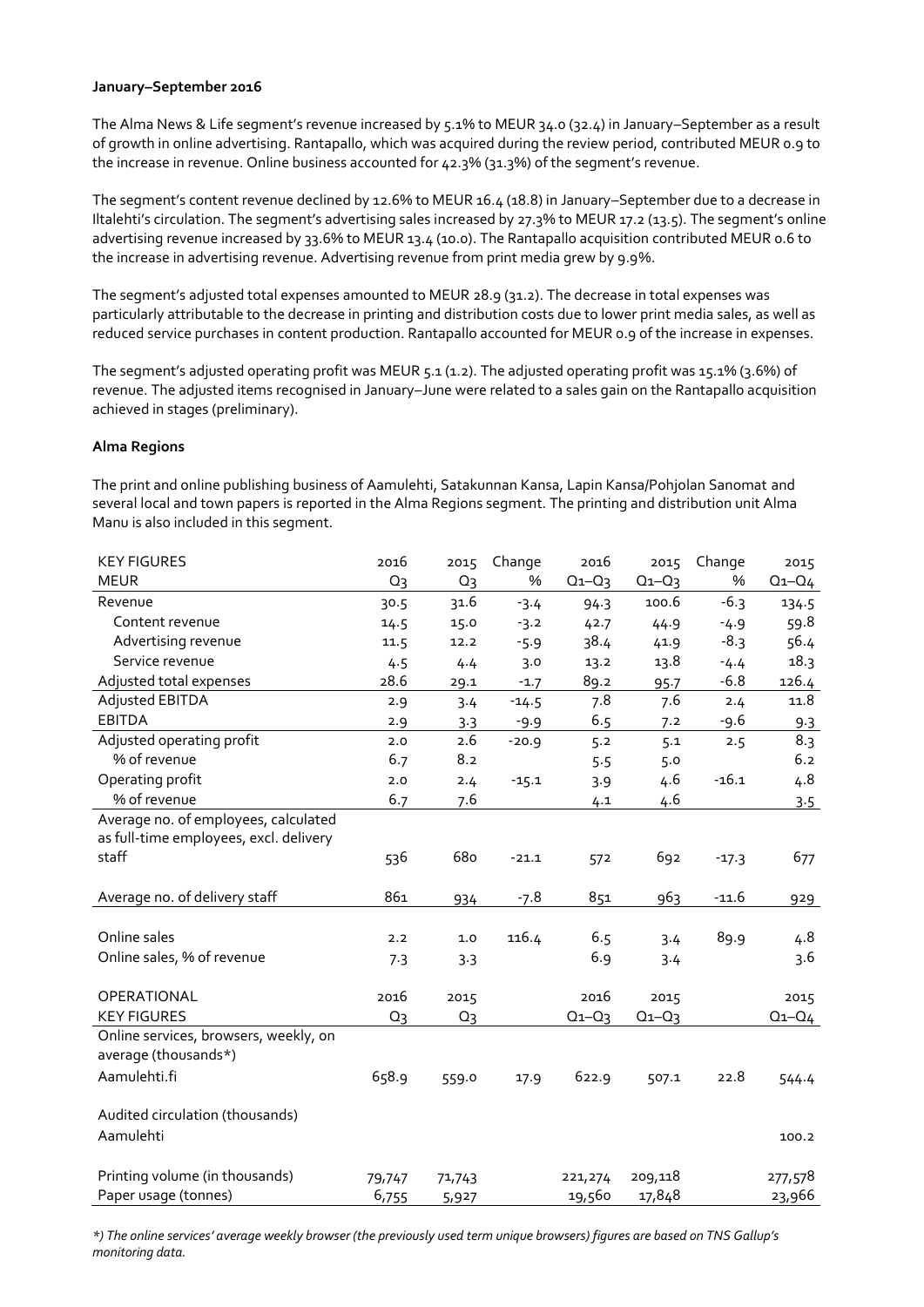#### **July–September 2016**

The Alma Regions segment's revenue amounted to MEUR 30.5 (31.6) in July–September. Online business accounted for 7.3% (3.3%) of the segment's revenue.

The segment's content revenue declined by 3.2% to MEUR 14.5 (15.0) in July–September. The segment's advertising sales declined by 5.9% to MEUR 11.5 (12.2). Advertising sales for print media decreased by 7.5%. The segment's online advertising revenue increased by 25.2% to MEUR 0.8 (0.6). The segment's service revenue increased by 3.0% to MEUR  $4.5(4.4)$ .

The segment's adjusted total expenses were MEUR 28.6 (29.1) and total expenses MEUR 28.6 (29.3). The factors contributing to the decline in total expenses included efficiency improvement measures for newspapers as well as printing operations.

The segment's adjusted operating profit was MEUR 2.0 (2.6) and operating profit MEUR 2.0 (2.4). The adjusted operating profit was 6.7% (8.2%) of revenue. No non-recurring items were reported in the review period. The adjusted items in the comparison period were related to operational restructuring.

#### **January–September 2016**

The Alma Regions segment's revenue declined by 6.3% to MEUR 94.3 (100.6) in January–September. Online business accounted for 6.9% (3.4%) of the segment's revenue. The effect of the newspapers divested in 2015 on the decrease in revenue was MEUR 2.0.

The segment's content revenue declined by 4.9% to MEUR 42.7 (44.9) in January–September. The effect of the newspapers divested in 2015 on the decrease in content revenue was MEUR 0.9. The segment's advertising sales declined by 8.3% to MEUR 38.4 (41.9). Advertising sales for print media decreased by 10.2%. The segment's online advertising sales increased by 31.8% to MEUR 2.6 (1.9). The effect of the newspapers divested in 2015 on the decrease in advertising revenue was MEUR 1.1.

The segment's service revenue decreased by 4.4% to MEUR 13.2 (13.8).

The segment's adjusted total expenses were MEUR 89.2 (95.7) and total expenses MEUR 90.5 (96.5). The factors contributing to the decline in total expenses included efficiency improvement measures for newspapers as well as printing operations. The effect of divested newspapers on the decrease in the segment's expenses was MEUR 2.5.

The segment's adjusted operating profit was MEUR  $5.2$  ( $5.1$ ) and operating profit MEUR 3.9 (4.6). The adjusted operating profit was 5.5% (5.0%) of revenue. Adjusted restructuring expenses recognised in the first half of the year amounted to MEUR 1.3. The adjusted items in the comparison period were related to a sales gain on real estate and operational restructuring.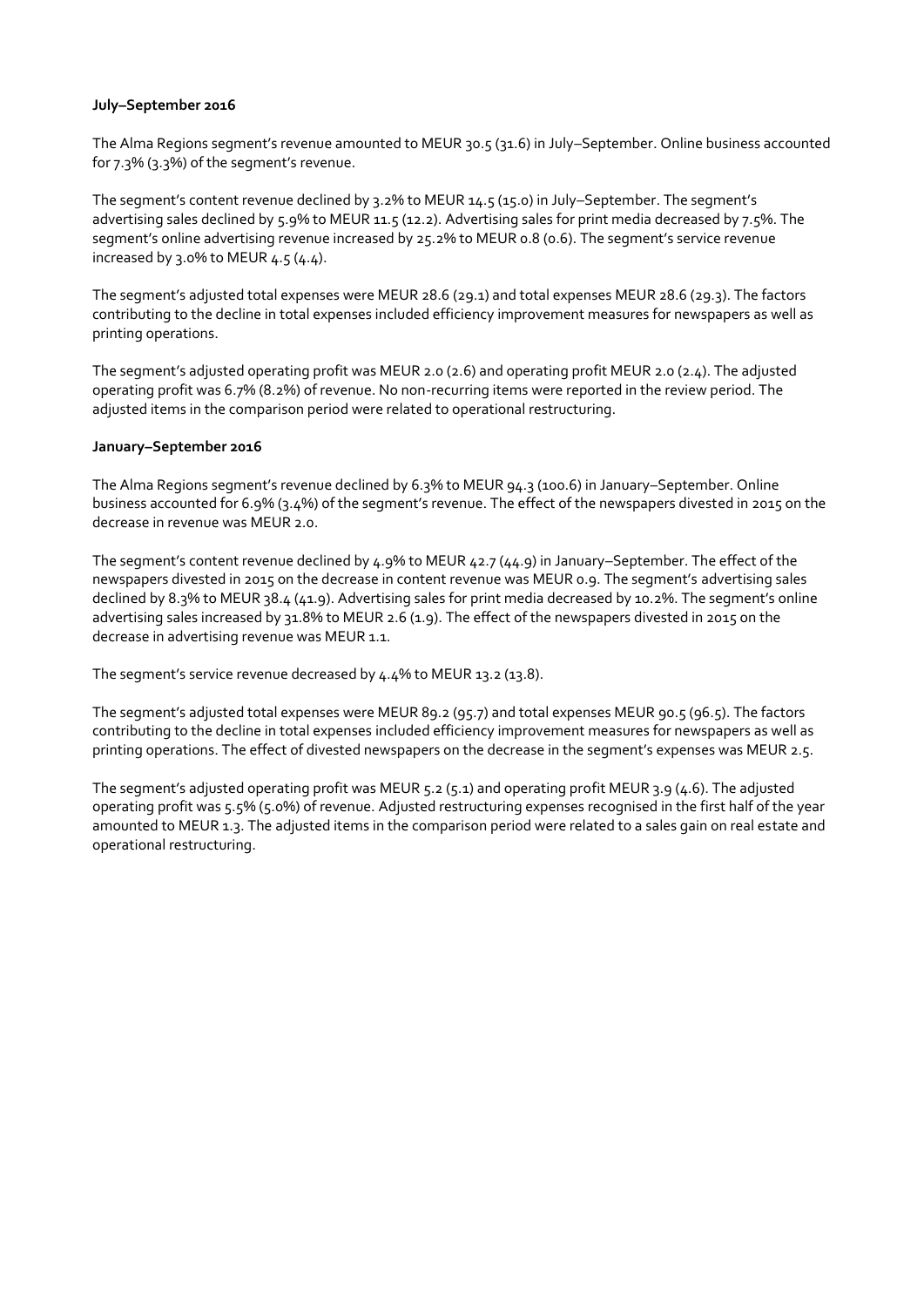#### **Associated companies**

In January 2016, Alma Media's subsidiary Alma Mediapartners Oy acquired 24% of the share capital of AutoJerry Oy, which offers competitive tender services for car servicing.

| SHARE OF PROFIT OF ASSOCIATED |      |       |             |             |             |
|-------------------------------|------|-------|-------------|-------------|-------------|
| <b>COMPANIES</b>              | 2016 | 2015  | 2016        | 2015        | 2015        |
| <b>MEUR</b>                   | Q3   | $Q_3$ | $Q_1 - Q_3$ | $Q_1 - Q_3$ | $Q_1 - Q_4$ |
| Alma Markets                  | 0.1  | 0.0   | 0.2         | 0.1         | 0.3         |
| Alma Talent                   | 0.0  | 0.0   | 0.3         | 0.5         | 1.0         |
| Alma News & Life              |      |       | 0.0         |             |             |
| Alma Regions                  |      |       | 0.0         | 0.0         |             |
| Other associated companies    | 0.2  | 0.2   | 0.3         | 0.3         | 0.3         |
| Total                         | 0.3  | 0.3   | 0.9         | 0.8         | 1.6         |

*\* Alma Talent's figures for the comparison period include Alma Media Group's share of the result of Talentum Corporation.*

## **Items adjusting operating profit**

Items adjusting operating profit are income or expense arising from non-recurring or rare events. Gains or losses from the sale or discontinuation of business operations or assets, gains or losses from restructuring business operations as well as impairment losses of goodwill and other assets are recognised by the Group as adjustments. Adjustments are recognised in the profit and loss statement within the corresponding income or expense group.

| <b>ADJUSTED ITEMS</b>                | 2016   | 2015   | 2016        | 2015        | 2015        |
|--------------------------------------|--------|--------|-------------|-------------|-------------|
| <b>MEUR</b>                          | Q3     | Q3     | $Q_1 - Q_3$ | $Q_1 - Q_3$ | $Q_1 - Q_4$ |
| Alma Markets                         |        |        |             |             |             |
| Impairment losses                    |        |        |             |             |             |
| Restructuring                        |        |        |             |             |             |
| Gains on the sale of assets          |        |        | 0.0         |             |             |
|                                      |        |        |             |             |             |
| Alma Talent                          |        |        |             |             |             |
| Impairment losses                    |        | $-1.4$ |             | $-1.4$      | $-1.2$      |
| Restructuring                        | $-0.2$ |        | $-3.2$      |             |             |
| Gains (losses) on the sale of assets |        |        |             | 0.6         | 0.2         |
|                                      |        |        |             |             |             |
| Alma News & Life                     |        |        |             |             |             |
| Impairment losses                    |        |        |             |             | $-0.5$      |
| Restructuring                        |        |        |             |             | $-0.3$      |
| Gains (losses) on the sale of assets |        |        | 0.9         |             |             |
|                                      |        |        |             |             |             |
| Alma Regions                         |        |        |             |             |             |
| Impairment losses                    |        |        |             |             | $-1.1$      |
| Restructuring                        |        | $-0.2$ | $-1.3$      | $-0.8$      | $-2.8$      |
| Gains (losses) on the sale of assets |        |        |             | 0.3         | 0.3         |
| Non-allocated                        |        |        |             |             |             |
| Impairment losses                    |        |        |             |             |             |
| Restructuring                        |        |        | $-0.5$      | $-0.1$      | $-0.5$      |
| Costs related to the Talentum        |        |        |             |             |             |
| acquisition                          |        |        |             |             | $-1.8$      |
| Gains (losses) on the sale of assets |        |        |             | 1.9         | 2.0         |
| ADJUSTED ITEMS IN OPERATING          |        |        |             |             |             |
| <b>PROFIT</b>                        | $-0.2$ | $-1.6$ | $-4.0$      | 0.5         | $-5.7$      |
|                                      |        |        |             |             |             |
| ADJUSTED ITEMS IN PROFIT BEFORE      |        |        |             |             |             |
| <b>TAX</b>                           | $-0.2$ | $-1.6$ | $-4.0$      | 0.5         | $-5.7$      |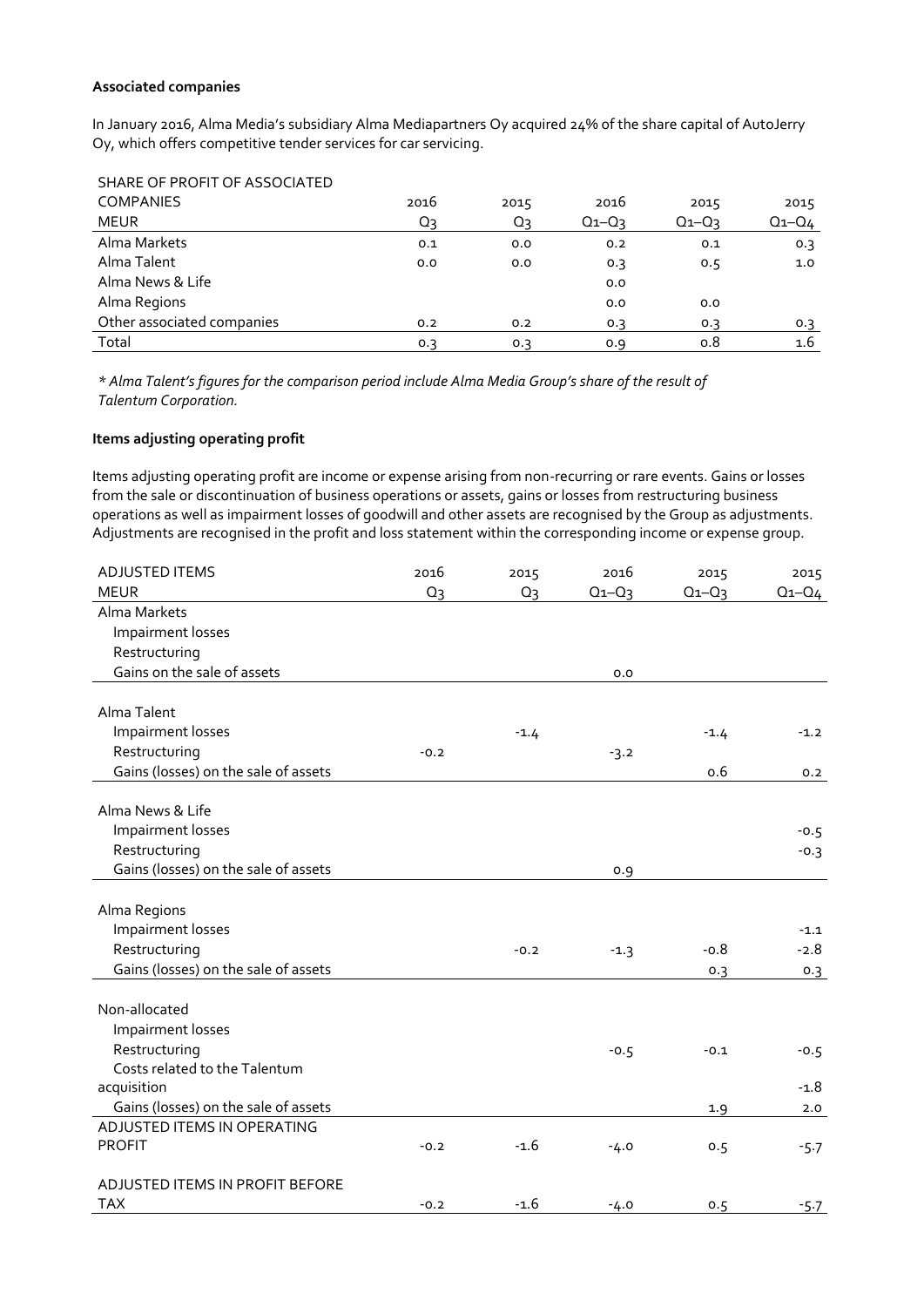## **Balance sheet and financial position**

At the end of September 2016, the consolidated balance sheet stood at MEUR 328.4 (252.3). The Group's equity ratio at the end of September was 44.1% (44.9%) and equity per share was EUR 1.38 (1.19).

Consolidated cash flow from operations in July–September was MEUR 7.8 (5.8). Cash flow before financing was MEUR 2.2 (1.3). Consolidated cash flow from operations in January–September was MEUR 31.9 (25.0). Cash flow before financing was MEUR 20.1 (19.4).

At the end of September, the Group's interest-bearing debt amounted to MEUR 89.0 (75.2). The total interestbearing debt comprised MEUR 61.4 in finance leasing debt, MEUR 12.5 in loans from financial institutions and MEUR 15.0 in commercial papers. The Group's interest-bearing net debt at the end of September stood at MEUR 67.7 (62.1).

Alma Media has two MEUR 15.0 committed financing limits and one MEUR 20 committed financing limit at its disposal, which were entirely unused on 30 September 2016. In addition, the company has a commercial paper programme of MEUR 100 in Finland. Of the commercial paper programme, MEUR 15.0 was in use on 30 September 2016.

Alma Media did not have financial assets or liabilities created in conjunction with business combinations measured at fair value and recognised through profit or loss on 30 September 2016. Financial liabilities measured at fair value and recognised through profit or loss amounted to MEUR 1.0.

# **Capital expenditure**

Alma Media Group's capital expenditure in January–September 2016 totalled MEUR 8.7 (10.6). The capital expenditure mainly consisted of the acquisitions of Jobote s.r.o., Raksa ja Kotikauppa Oy, Rantapallo Oy, Remonttibulevardi Oy and the Uusi Suomi business, as well as normal operating and maintenance investments.

| 2016  | 2015           | 2016      | 2015        | 2015        |
|-------|----------------|-----------|-------------|-------------|
| $Q_3$ | Q <sub>3</sub> | $Q_1-Q_3$ | $Q_1 - Q_3$ | $Q_1 - Q_4$ |
| 0.3   | 0.5            | 1.5       | 0.8         | 3.1         |
| 1.1   | 0.8            | 1.6       | 7.2         | 53.7        |
| 0.0   | 0.2            | 3.3       | 0.4         | 0.4         |
| 0.1   | 0.2            | 0.8       | 1.0         | 1.4         |
| 1.4   | 1.7            | 7.2       | 9.4         | 58.6        |
| 0.6   | 0.2            | 1.5       | 1.2         | $1.6\,$     |
| 2.0   | 2.0            | 8.7       | 10.6        | 60.2        |
|       |                |           |             |             |

# CAPITAL EXPENDITURE BY

#### **Governance**

During the review period, Alma Media implemented processes and operating methods related to compliance with the new Market Abuse Regulation (MAR), which entered into force on 3 July 2016.

#### **The Alma Media share**

In July–September, altogether 1,383,965 Alma Media shares were traded on the NASDAQ Helsinki Stock Exchange, representing 1.7% of the total number of shares. The closing price of the Alma Media share at the end of the last trading day of the review period, 30 September 2016, was EUR 4.82. The lowest quotation during the review period was EUR 3.57 and the highest EUR 5.43. Alma Media Corporation's market capitalisation at the end of the review period was MEUR 397.1 (MEUR 194.8 on 30 September 2015).

#### **Option programme and share-based incentive programme**

Alma Media's option programme 2009 ended on 31 March 2016.

The Board of Directors of Alma Media Corporation approved the establishment of a new long-term share-based incentive programme for the key management of Alma Media in 2015 and, in March 2016, decided to launch the share-based incentive programme (LTI 2016) based on it in 2016. The share-based incentive programme consists of annually commencing individual plans, each subject to separate Board approval. Each of the individual plans consists of three main elements: an investment in Alma Media shares as a precondition for participation in the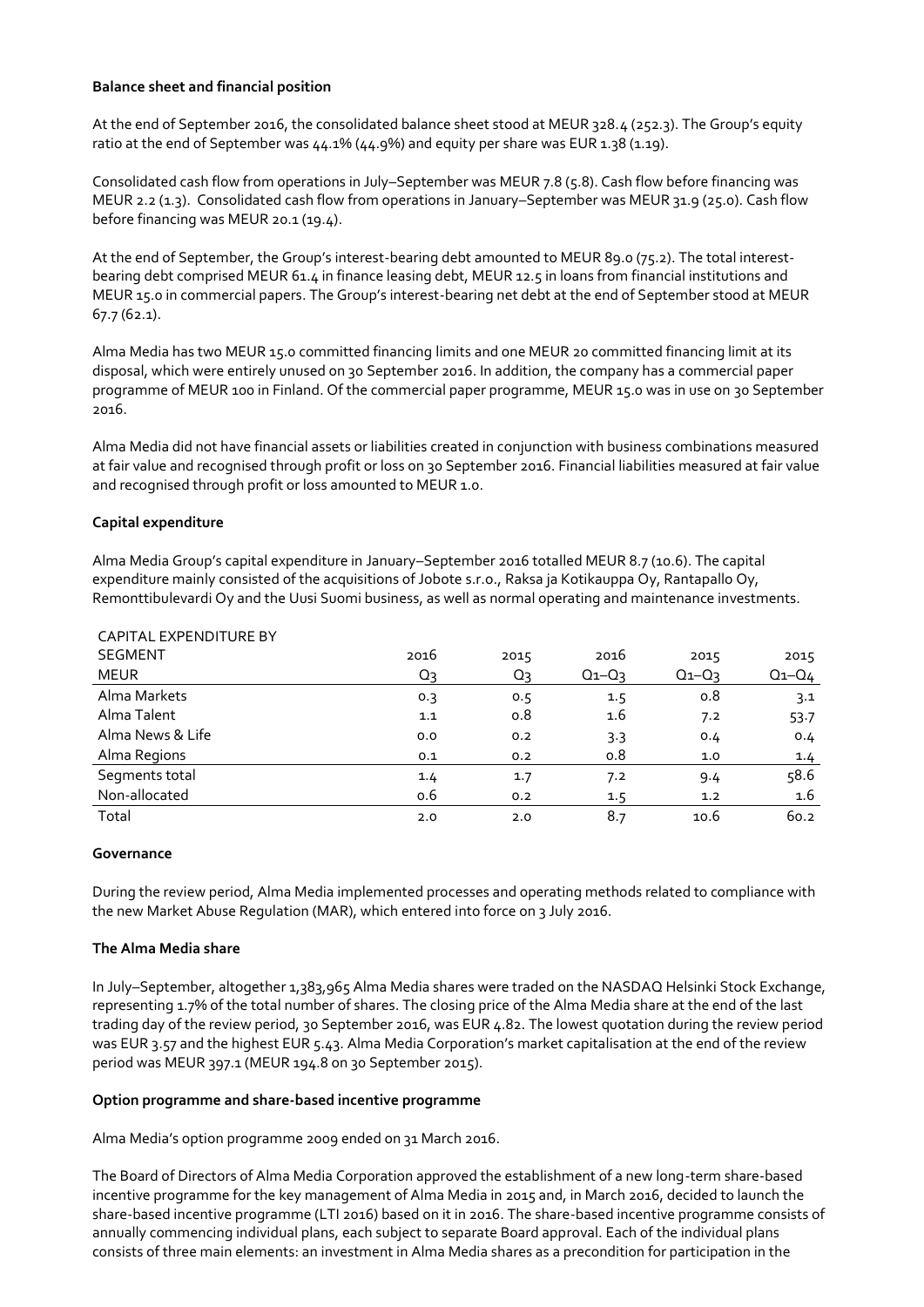scheme, matching shares based on the above share investment and the possibility of earning performance-based matching shares. At most 43 people are eligible to participate in LTI 2016 and 35 people in LTI 2015.

## **Market liquidity guarantee**

The Alma Media share has no market liquidity guarantee in effect.

## **Flagging notices**

Alma Media has not received notices of changes in shareholdings pursuant to Chapter 9, Section 5 of the Finnish Securities Markets Act in 2016.

#### **Risks and risk management**

At Alma Media Group, the task of risk management is to detect, evaluate and monitor business opportunities, threats and risks to ensure the achievement of objectives and business continuity. The risk management process identifies and controls the risks, develops appropriate risk management methods and regularly reports on risk issues to the risk management organisation and the Board of Directors. Risk management is part of Alma Media's internal control function and thereby part of good corporate governance.

The most critical strategic risks for Alma Media are a significant drop in its print newspaper readership, a permanent decline in advertising sales and a significant increase in distribution and delivery costs. The group subscriptions of the major financial and technology-related magazines are significant in scale. Changes to the subscription agreements could have a substantial impact on the magazines' total subscription volumes. The media industry is undergoing changes following the transformation in media consumption and technological development. Alma Media's strategic objective is to meet this challenge through renewal and the development of new business in digital consumer and business services.

Fluctuating economic cycles are reflected in the development of advertising sales. Advertising sales account for approximately half of the Group's revenue. Business operations outside Finland, such as in Eastern and Central European countries, include country-specific risks relating to market development and economic growth. The expansion of business outside Finland has reduced the risks inherent in operating in one market area.

Disturbances of information technology and communications as well as disruption of printing are the most important operational risks.

# **Events after the review period**

Alma Media has a currently effective lease agreement with DNB Bank ASA on the office and production facility at Patamäenkatu 7 in Tampere. On 24 October 2016, Alma Media announced to use the interruption option included in the agreement and redeeming the property. The acquisition will be financed and the property recorded on Alma Media's balance sheet in October 2017 and the value of the transaction is EUR 14.5 million. The rental commitment related to the lease agreement is presented in Alma Media's liabilities.

## **ALMA MEDIA CORPORATION Board of Directors**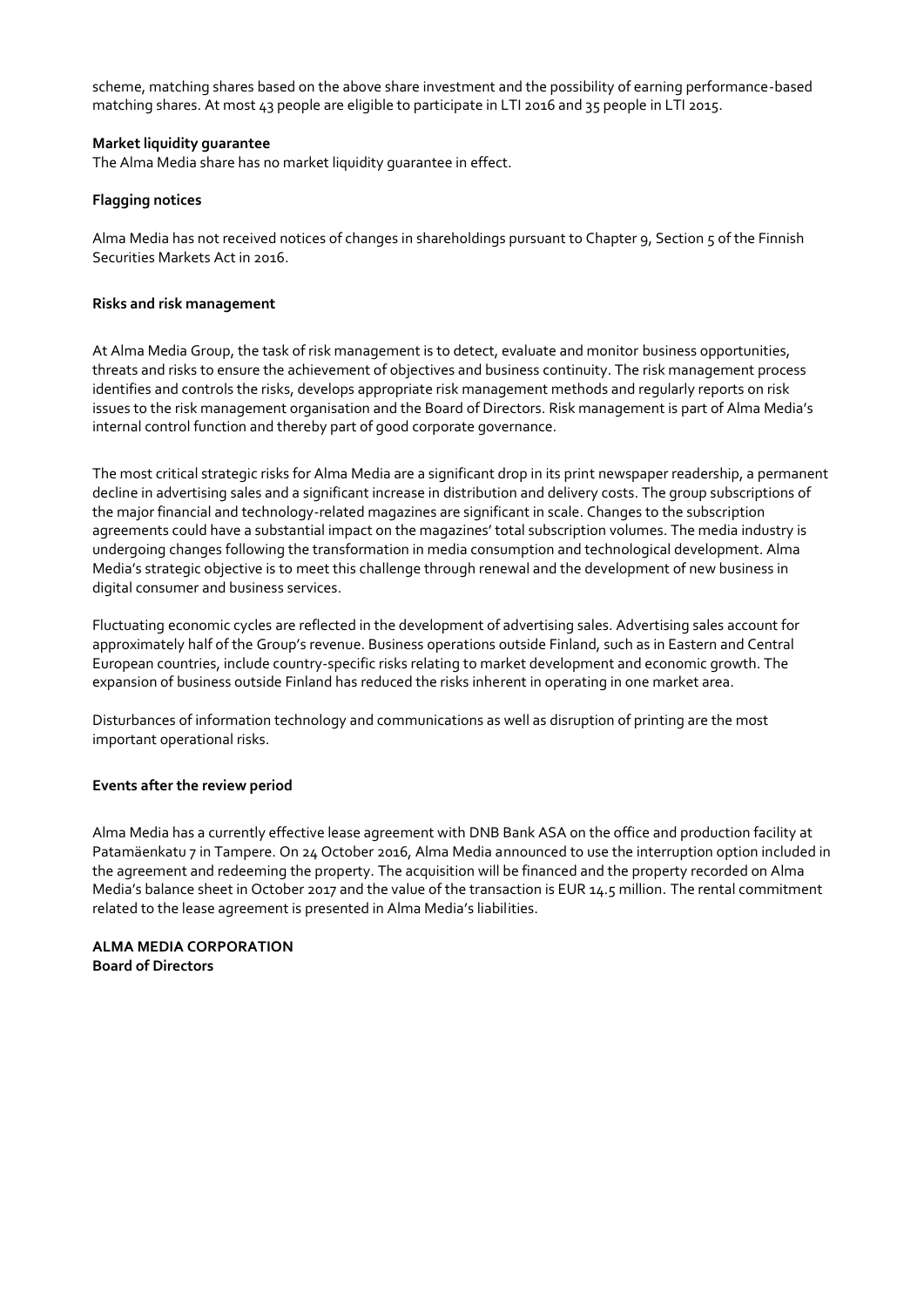#### SUMMARY OF INTERIM REPORT AND NOTES

| <b>COMPREHENSIVE INCOME</b>                |        |        |         |             |             |         |             |
|--------------------------------------------|--------|--------|---------|-------------|-------------|---------|-------------|
| <b>STATEMENT</b>                           | 2016   | 2015   | Change  | 2016        | 2015        | Change  | 2015        |
| <b>MEUR</b>                                | $Q_3$  | $Q_3$  | %       | $Q_1 - Q_3$ | $Q_1 - Q_3$ | %       | $Q_1 - Q_4$ |
| <b>REVENUE</b>                             | 80.9   | 68.0   | 18.9    | 259.6       | 212.9       | 21.9    | 291.5       |
| Other operating income                     | 0.2    | 0.2    | 19.4    | 1.5         | 3.2         | $-52.0$ | 3.6         |
| Materials and services                     | 16.4   | 16.5   | $-0.8$  | 54.2        | 52.9        | 2.4     | 69.6        |
| Employee benefits expense                  | 33.4   | 26.6   | 25.3    | 114.1       | 89.1        | 28.1    | 124.1       |
| Depreciation, amortisation and             |        |        |         |             |             |         |             |
| impairment                                 | 4.5    | 4.9    | $-6.3$  | 13.4        | 11.7        | 15.2    | 16.8        |
| Other operating expenses                   | 17.9   | 14.2   | 26.3    | 58.9        | 45.7        | 28.9    | 66.9        |
| OPERATING PROFIT                           | 8.9    | 6.0    | 48.1    | 20.5        | 16.8        | 22.2    | 17.7        |
| Finance income                             | 0.0    | 0.0    | 26.5    | 0.3         | 0.3         | $-3.6$  | 0.3         |
| Finance expenses                           | 1.0    | 1.2    | $-18.9$ | 2.4         | 2.4         | $-2.7$  | 2.8         |
| Share of profit of associated              |        |        |         |             |             |         |             |
| companies                                  | 0.3    | 0.3    | 2.8     | 0.9         | 0.8         | 6.2     | 1.6         |
| PROFIT BEFORE TAX                          | 8.2    | 5.1    | 61.8    | 19.2        | 15.4        | 24.9    | 16.8        |
| Income tax                                 | 1.7    | 1.4    | 19.4    | 4.2         | 3.6         | 17.4    | 4.7         |
| PROFIT FOR THE PERIOD                      | 6.5    | 3.7    | 77.9    | 15.0        | 11.8        | 27.1    | 12.1        |
|                                            |        |        |         |             |             |         |             |
| OTHER COMPREHENSIVE INCOME:                |        |        |         |             |             |         |             |
| Items that are not later transferred to    |        |        |         |             |             |         |             |
| be recognised through profit or loss       |        |        |         |             |             |         |             |
| Items arising due to the redefinition      |        |        |         |             |             |         |             |
| of net defined benefit liability (or asset |        |        |         |             |             |         |             |
| item)                                      |        |        |         |             |             |         | 1.2         |
| Tax on items that are not later            |        |        |         |             |             |         |             |
| transferred to be recognised through       |        |        |         |             |             |         |             |
| profit or loss                             |        |        |         |             |             |         | $-0.2$      |
| Items that may later be transferred to     |        |        |         |             |             |         |             |
| be recognised through profit or loss       |        |        |         |             |             |         |             |
| <b>Translation differences</b>             | $-0.1$ | 0.3    |         | $-0.5$      | 0.6         |         | 1.0         |
| Share of other comprehensive               |        |        |         |             |             |         |             |
| income of associated companies             |        | $-0.2$ |         |             | 0,0         |         | 0.1         |
| Income tax relating to components          |        |        |         |             |             |         |             |
| of other comprehensive income              |        |        |         |             |             |         |             |
| Other comprehensive income for the         |        |        |         |             |             |         |             |
| year, net of tax                           | $-0.1$ | 0.1    |         | $-0.5$      | 0.5         |         | 2.1         |
| TOTAL COMPREHENSIVE INCOME                 |        |        |         |             |             |         |             |
| FOR THE PERIOD                             | 6.4    | 3.8    |         | 14.6        | 12.4        |         | 14.2        |
|                                            |        |        |         |             |             |         |             |
| Profit for the period attributable to:     |        |        |         |             |             |         |             |
| - Owners of the parent                     | 5.4    | 3.1    |         | 12.0        | 10.1        |         | 9.9         |

– Non-controlling interest 1.1 0.6 3.0 1.7 2.1

| - Owners of the parent<br>- Non-controlling interest                                                                                                                    | 5.3<br>1.1 | 3.2<br>0.6 | 11.5<br>3.0 | 10.6<br>1.7 | 11.9<br>2.3 |
|-------------------------------------------------------------------------------------------------------------------------------------------------------------------------|------------|------------|-------------|-------------|-------------|
| Earnings per share calculated from the<br>profit for the period attributable to the<br>parent company shareholders:<br>- Earnings per share (basic and<br>diluted), EUR | 0.07       | 0.04       | 0.15        | 0.13        | 0.13        |
|                                                                                                                                                                         |            |            |             |             |             |

Total comprehensive income for the

period attributable to: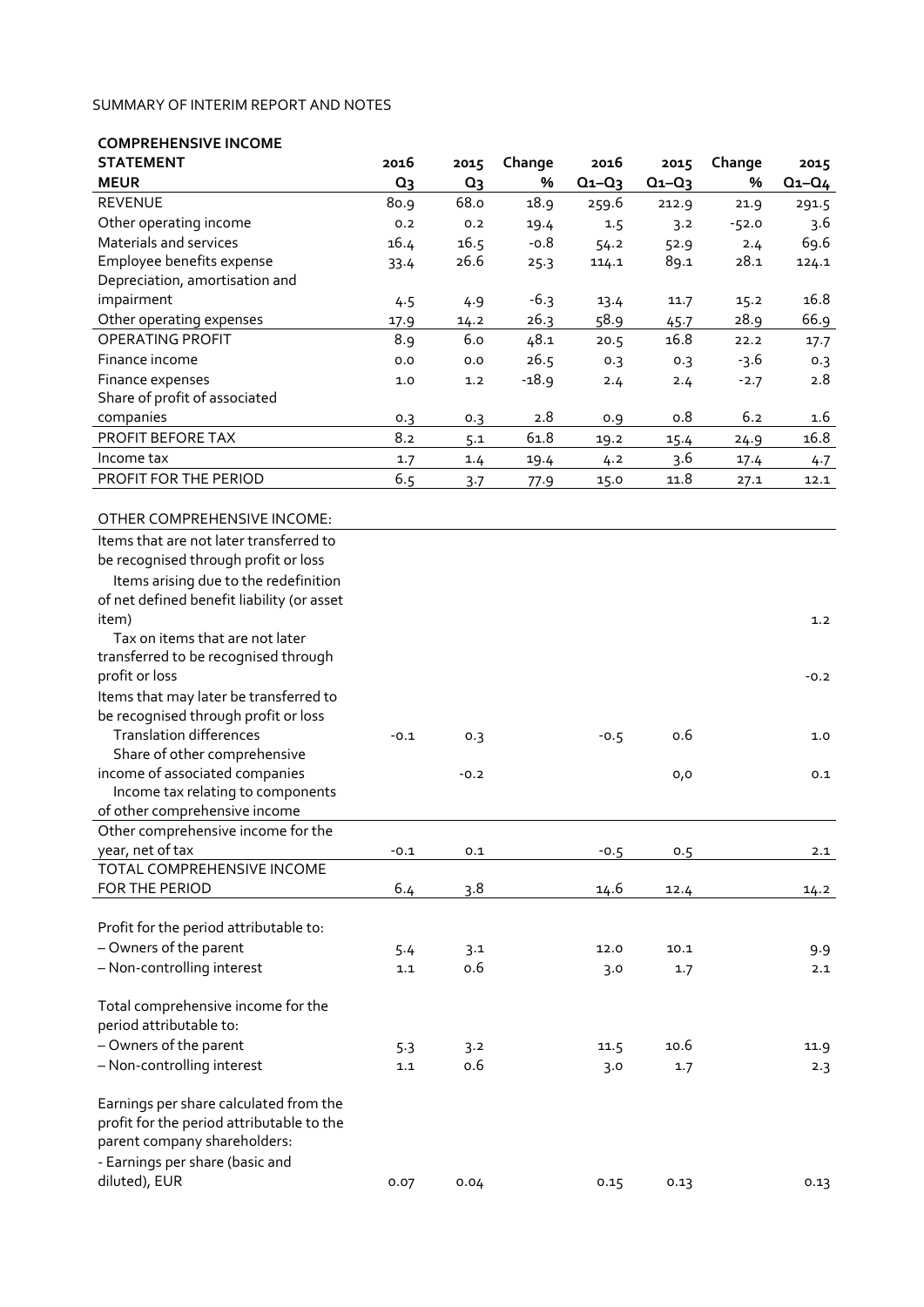| <b>BALANCE SHEET</b>                      |             |             |             |
|-------------------------------------------|-------------|-------------|-------------|
| <b>MEUR</b>                               | 30 Sep 2016 | 30 Sep 2015 | 31 Dec 2015 |
| <b>ASSETS</b>                             |             |             |             |
| NON-CURRENT ASSETS                        |             |             |             |
| Goodwill                                  | 123.1       | 71.2        | 118.6       |
| Other intangible assets                   | 70.2        | 36.9        | 72.3        |
| Tangible assets                           | 66.o        | 71.5        | 70.5        |
| Investments in associated companies       | 5.8         | 24.8        | 6.8         |
| Other non-current financial assets        | 4.8         | 3.6         | 4.6         |
| Deferred tax assets                       | 1.6         | 1.4         | 1.6         |
| <b>CURRENT ASSETS</b>                     |             |             |             |
| Inventories                               | 2.2         | 1.1         | 2.2         |
| Current tax assets                        | 0.2         | 2.0         | 1.8         |
| Trade receivables and other receivables   | 33.3        | 21.9        | 35.3        |
| Cash and cash equivalents                 | 21.2        | 13.1        | 14.4        |
| Non-current assets available for sale     |             | 4.6         |             |
| <b>TOTAL ASSETS</b>                       | 328.4       | 252.3       | 328.2       |
| <b>MEUR</b>                               | 30 Sep 2016 | 30 Sep 2015 | 31 Dec 2015 |
| <b>EQUITY AND LIABILITIES</b>             |             |             |             |
| Share capital                             | 45.3        | 45.3        | 45.3        |
| Share premium reserve                     | 7.7         | 7.7         | 7.7         |
| <b>Translation differences</b>            | $-2.1$      | $-2.0$      | $-1.6$      |
| Invested non-restricted equity fund       | 19.1        |             | 19.1        |
| Retained earnings                         | 43.6        | 39.0        | 41.0        |
| Equity attributable to owners of the      |             |             |             |
| parent                                    | 113.6       | 90.1        | 111.5       |
| Non-controlling interest                  | 19.3        | 15.6        | 17.2        |
| <b>TOTAL EQUITY</b>                       | 132.9       | 105.7       | 128.7       |
|                                           |             |             |             |
| <b>LIABILITIES</b>                        |             |             |             |
| NON-CURRENT LIABILITIES                   |             |             |             |
| Non-current interest-bearing liabilities  | 66.4        | 67.5        | 63.1        |
| Deferred tax liabilities                  | 14.0        | 7.0         | 14.2        |
| Pension liabilities                       | 1.5         | 2.7         | 1.5         |
| Provisions                                | 0.3         |             | 0.2         |
| Other financial liabilities               |             |             | 0.2         |
| Other non-current liabilities             | 0.2         | 0.3         | 0.2         |
| <b>CURRENT LIABILITIES</b>                |             |             |             |
| <b>Current financial liabilities</b>      | 23.7        | 8.5         | 28.5        |
| Advances received                         | 27.0        | 16.8        | 25.3        |
| Income tax liability                      |             |             | 2.2         |
| Provisions                                | 0.7         | 0.4         | 0.6         |
| Trade payables and other payables         | 61.6        | 41.8        | 63.5        |
| Liabilities related to non-current assets |             |             |             |
| available for sale                        |             | 1.6         |             |
| <b>TOTAL LIABILITIES</b>                  | 195.5       | 146.6       | 199.5       |
| TOTAL EQUITY AND LIABILITIES              | 328.4       | 252.3       | 328.2       |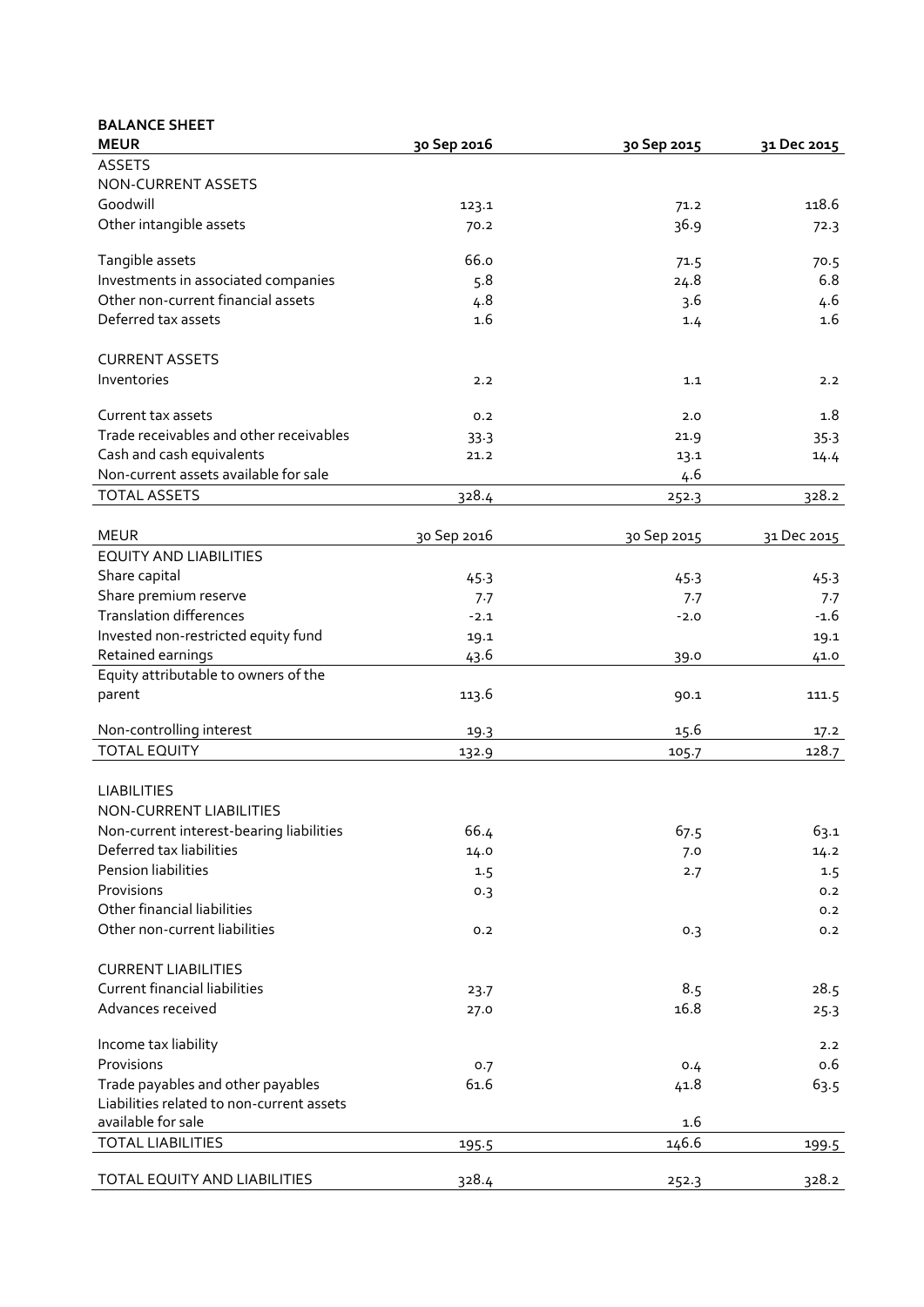#### **CONSOLIDATED STATEMENT OF CHANGE IN EQUITY**

Column headings:

- $A =$ Share capital
- B = Share premium reserve
- C = Translation differences
- D = Invested non-restricted equity fund
- E = Retained earnings
- F = Total
- G = Non-controlling interest
- H = Equity total

|                                                                                 | Equity attributable to owners of the parent |     |        |      |        |        |        |        |
|---------------------------------------------------------------------------------|---------------------------------------------|-----|--------|------|--------|--------|--------|--------|
| <b>MEUR</b>                                                                     | A                                           | B   | C      | D    | Е      | F      | G      | H      |
| Equity on 1 Jan 2016                                                            | 45-3 7-7                                    |     | $-1.6$ | 19.1 | 41.0   | 111.5  | 17.2   | 128.7  |
| Profit for the period                                                           |                                             |     |        |      | 12.0   | 12.0   | 3.0    | 15.0   |
| Other comprehensive income                                                      |                                             |     | $-0.5$ |      | 0.0    | $-0.5$ | 0.0    | $-0.5$ |
| Transactions with equity holders of the parent and non-<br>controlling interest |                                             |     |        |      |        |        |        |        |
| Dividends paid by parent                                                        |                                             |     |        |      | $-9.7$ | $-9.7$ |        | $-9.7$ |
| Dividends paid by subsidiaries                                                  |                                             |     |        |      |        |        | $-1.8$ | $-1.8$ |
| Share-based payment transactions and                                            |                                             |     |        |      |        |        |        |        |
| exercised share options                                                         |                                             |     |        |      | 0.3    | 0.3    |        | 0.3    |
| <b>Business combinations</b>                                                    |                                             |     |        |      | 0.0    | 0.0    | 0.9    | 0.9    |
|                                                                                 |                                             |     |        |      |        |        |        |        |
| Equity on 30 Sep 2016                                                           | 45.3                                        | 7.7 | $-2.1$ | 19.1 | 43.6   | 113.6  | 19.3   | 132.9  |
|                                                                                 |                                             |     |        |      |        |        |        |        |
| <b>MEUR</b>                                                                     |                                             |     |        |      |        |        |        |        |
| Equity on 1 Jan 2015                                                            | 45.3 7.7                                    |     | $-2.5$ |      | 38.0   | 88.5   | 15.2   | 103.7  |
| Profit for the period                                                           |                                             |     |        |      | 10.1   | 10.1   | 1.7    | 11.8   |
| Other comprehensive income                                                      |                                             |     | 0.6    |      | 0.0    | 0.5    |        | 0.5    |
| Transactions with equity holders                                                |                                             |     |        |      |        |        |        |        |
| Dividends paid by parent                                                        |                                             |     |        |      | $-9.1$ | $-9.1$ |        | $-9.1$ |
| Dividends paid by subsidiaries                                                  |                                             |     |        |      |        |        | $-1.4$ | $-1.4$ |
| Equity on 30 Sep 2015                                                           | 45.3 7.7                                    |     | $-2.0$ |      | 39.0   | 90.1   | 15.6   | 105.7  |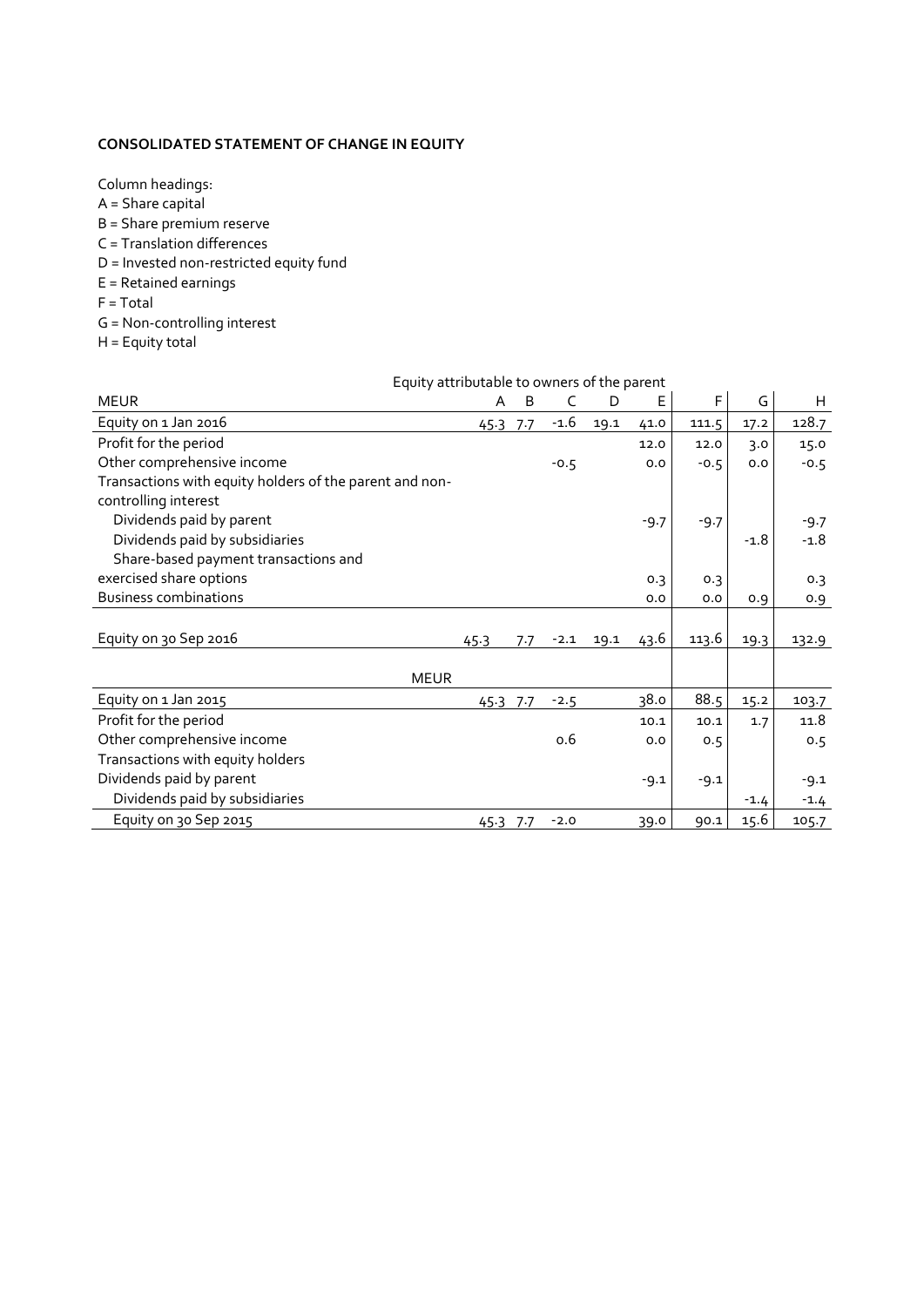| <b>CASH FLOW STATEMENT</b><br><b>MEUR</b>   | 2016<br>Q <sub>3</sub> | 2015<br>$Q_3$ | 2016<br>$Q_1 - Q_3$ | 2015<br>$Q_1 - Q_3$ | 2015<br>$Q_1 - Q_4$ |
|---------------------------------------------|------------------------|---------------|---------------------|---------------------|---------------------|
| OPERATING ACTIVITIES                        |                        |               |                     |                     |                     |
| Profit for the period                       | 6.5                    |               | 15.0                | 11.8                | 12.1                |
| Adjustments                                 | 7.9                    | 3.7<br>6.5    | 19.1                | 13.8                | 20.3                |
| Change in working capital                   |                        |               |                     |                     |                     |
| Dividends received                          | $-4.9$                 | $-3.2$<br>o.6 | 3.9<br>1.2          | 3.9<br>1.6          | 4.5                 |
| Interest received                           | 0.7                    | 0.0           | 0.1                 | 0.1                 | 1.7                 |
| Interest paid and other finance             | 0.0                    |               |                     |                     | 0.1                 |
|                                             |                        |               |                     |                     |                     |
| expenses<br>Taxes paid                      | $-0.9$                 | $-0.5$        | $-1.9$              | $-1.7$              | $-1.9$              |
| Net cash flow from operating                | $-1.6$                 | $-1.3$        | $-5.6$              | $-4.5$              | $-3.7$              |
| activities                                  | 7.8                    | 5.8           |                     |                     |                     |
|                                             |                        |               | 31.9                | 25.0                | 33.2                |
| <b>INVESTING ACTIVITIES</b>                 |                        |               |                     |                     |                     |
| Acquisitions of tangible and                |                        |               |                     |                     |                     |
| intangible assets                           | $-1.5$                 | $-0.9$        | $-3.9$              | $-2.2$              | $-3.3$              |
| Proceeds from sale of tangible and          |                        |               |                     |                     |                     |
| intangible assets                           |                        |               | 0.0                 | 2.2                 | 2.2                 |
| Other investments                           |                        |               |                     | $-0.1$              | $-0.1$              |
| Proceeds from sale of other                 |                        |               |                     |                     |                     |
| investments                                 | 0.0                    | 0.0           | 0.0                 | 0.6                 | 1.0                 |
| Acquisition of subsidiaries                 | $-4.1$                 | $-3.5$        | $-7.9$              | $-5.9$              | $-26.8$             |
| Acquisition of associated companies         |                        |               |                     | $-0.4$              | $-0.5$              |
| Proceeds from sale of subsidiaries          |                        |               |                     |                     |                     |
| and recovered acquisition cost              |                        |               |                     |                     | 5.3                 |
| Proceeds from sale and repayment            |                        |               |                     |                     |                     |
| of capital of associated companies          |                        |               |                     |                     | 0.0                 |
| Net cash flows from/(used in)               |                        |               |                     |                     |                     |
| investing activities                        | $-5.6$                 | $-4.4$        | $-11.8$             | $-5.6$              | $-22.1$             |
|                                             |                        |               |                     |                     |                     |
| Cash flow before financing activities       | 2.2                    | 1.3           | 20.1                | 19.4                | 11.1                |
| <b>FINANCING ACTIVITIES</b>                 |                        |               |                     |                     |                     |
| Non-current loans taken                     |                        |               | 10.0                |                     |                     |
| Repayment of non-current loans              | $-0.8$                 |               | $-3.3$              |                     |                     |
| Current loans taken                         | 22.4                   | 7.0           | 68.4                | 29.0                | 45.0                |
|                                             |                        |               |                     |                     |                     |
| Repayment of current loans                  | $-20.8$                | $-8.8$        | $-76.7$             | $-36.8$             | $-43.2$             |
| Change in interest-bearing                  |                        |               |                     |                     |                     |
| receivables                                 |                        |               |                     |                     | 0.0                 |
| Dividends paid                              | 0.0                    |               | $-11.7$             | $-10.5$             | $-10.5$             |
| Net cash flows from/(used in)               |                        |               |                     |                     |                     |
| financing activities                        | o.8                    | $-1.8$        | $-13.3$             | $-18.3$             | $-8.7$              |
| Change in cash and cash equivalent<br>funds |                        |               |                     |                     |                     |
| (increase +/decrease -)                     | 3.0                    | $-0.5$        | 6.7                 | 1.1                 | 2.4                 |
| Cash and cash equivalents at                |                        |               |                     |                     |                     |
| beginning of period                         | 18.2                   | 13.6          | 14.4                | 12.0                | 12.0                |
| Effect of change in foreign exchange        |                        |               |                     |                     |                     |
| rates                                       | 0.0                    | 0.1           | 0.0                 | 0.1                 | 0.1                 |
| Cash and cash equivalents at end of         |                        |               |                     |                     |                     |
| period                                      | 21.2                   | 13.1          | 21.2                | 13.1                | 14.4                |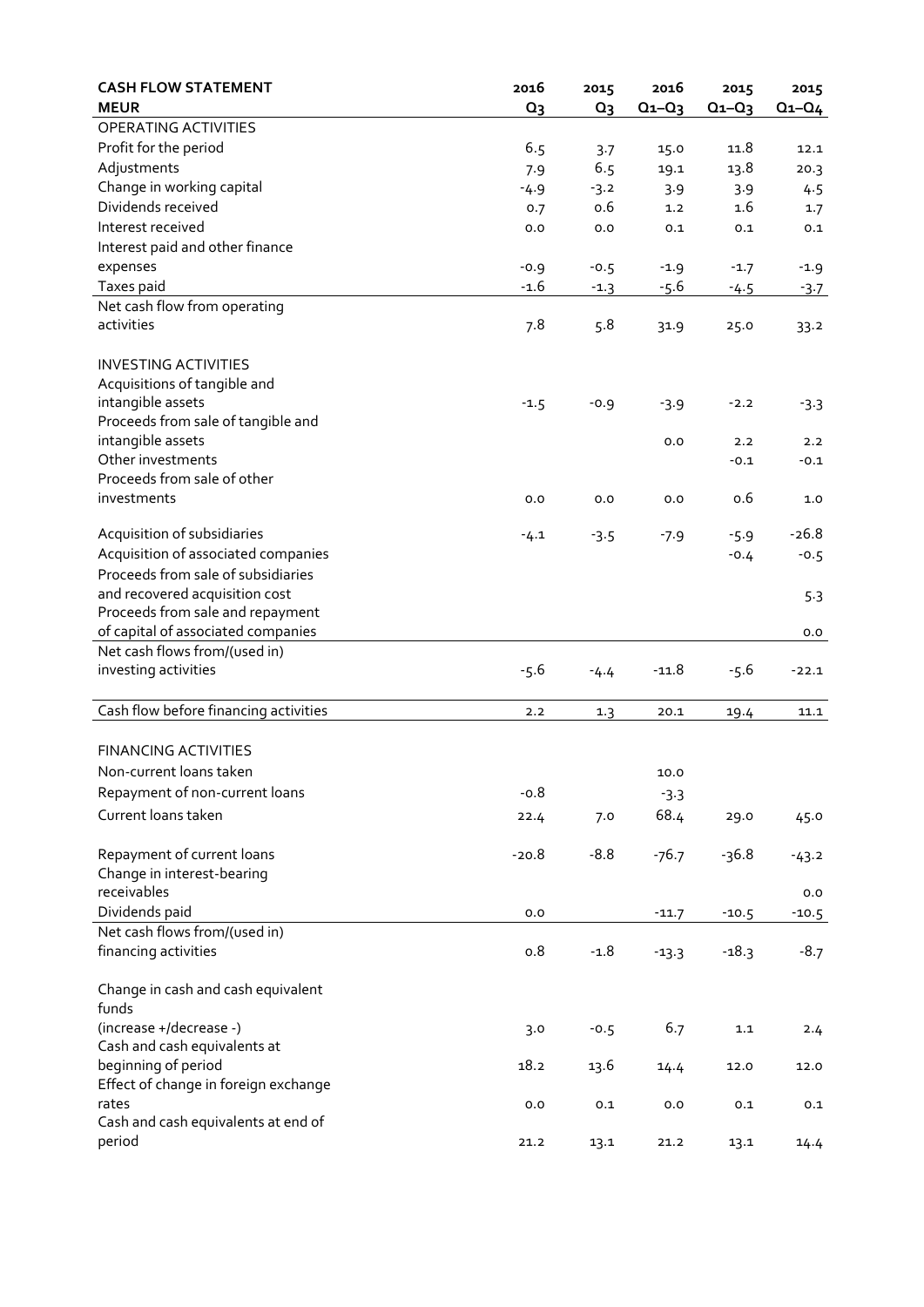#### **Acquired businesses in 2016**

|                          |                 | <b>Acquisition</b>    |                       |             |
|--------------------------|-----------------|-----------------------|-----------------------|-------------|
|                          | <b>Business</b> | date                  | <b>Acquired share</b> | Group share |
| Alma Markets segment     |                 |                       |                       |             |
| Raksa ja KotiKauppa Oy   | Online service  | $1 \text{ Jan } 2016$ | 51%                   | 33.15%      |
| Jobote s.r.o             | Online service  | 1 Jan 2016            | 100%                  | 83%         |
| Remonttibulevardi Oy     | Online service  | $2$ Jun $2016$        | 51%                   | 33.15%      |
| Alma Talent segment      |                 |                       |                       |             |
| Uusi Suomi business      | Online service  | 1 Sep 2016            | $100\%$               | 100%        |
| Alma News & Life segment |                 |                       |                       |             |
| Rantapallo Oy            | Online service  | 1 Apr 2016            | 79%                   | 79%         |

The preliminary assets and liabilities recorded as a result of the acquisition of Rantapallo Oy were as follows:

| <b>MEUR</b>                                      | Fair values entered in<br>integration |
|--------------------------------------------------|---------------------------------------|
| Intangible assets                                | 2.7                                   |
| Trade receivables and other receivables          | 0.3                                   |
| Cash and cash equivalents                        | 0.3                                   |
| Total                                            | 3.3                                   |
| Deferred tax liabilities                         | 0.5                                   |
| Trade payables and other payables                | 0.8                                   |
| Total                                            | 1.3                                   |
| Total identifiable net assets at fair value 100% | 2.0                                   |
| Group's share of net assets                      | 1.6                                   |
| IFRS acquisition cost (preliminary)              | 4.5                                   |
| Goodwill (preliminary)                           | 2.9                                   |

The fair values entered on intangible assets in integration relate primarily to acquired customer relationships, ICT applications and a trademark. Factors contributory to goodwill were the expected synergies related to these businesses.

Information on other acquired businesses is presented in combined form:

| <b>MEUR</b>                                      | Fair values entered in<br>integration |
|--------------------------------------------------|---------------------------------------|
| Intangible assets                                | 1.0                                   |
| Trade receivables and other receivables          | 0.1                                   |
| Cash and cash equivalents                        | 0.2                                   |
| Total                                            | 1.2                                   |
| Deferred tax liabilities                         | 0.1                                   |
| Trade payables and other payables                | 0.2                                   |
| Total                                            | 0.3                                   |
| Total identifiable net assets at fair value 100% | 0.9                                   |
| Group's share of net assets                      | 0.5                                   |
| IFRS acquisition cost                            | 2.1                                   |
| Goodwill                                         | 1.6                                   |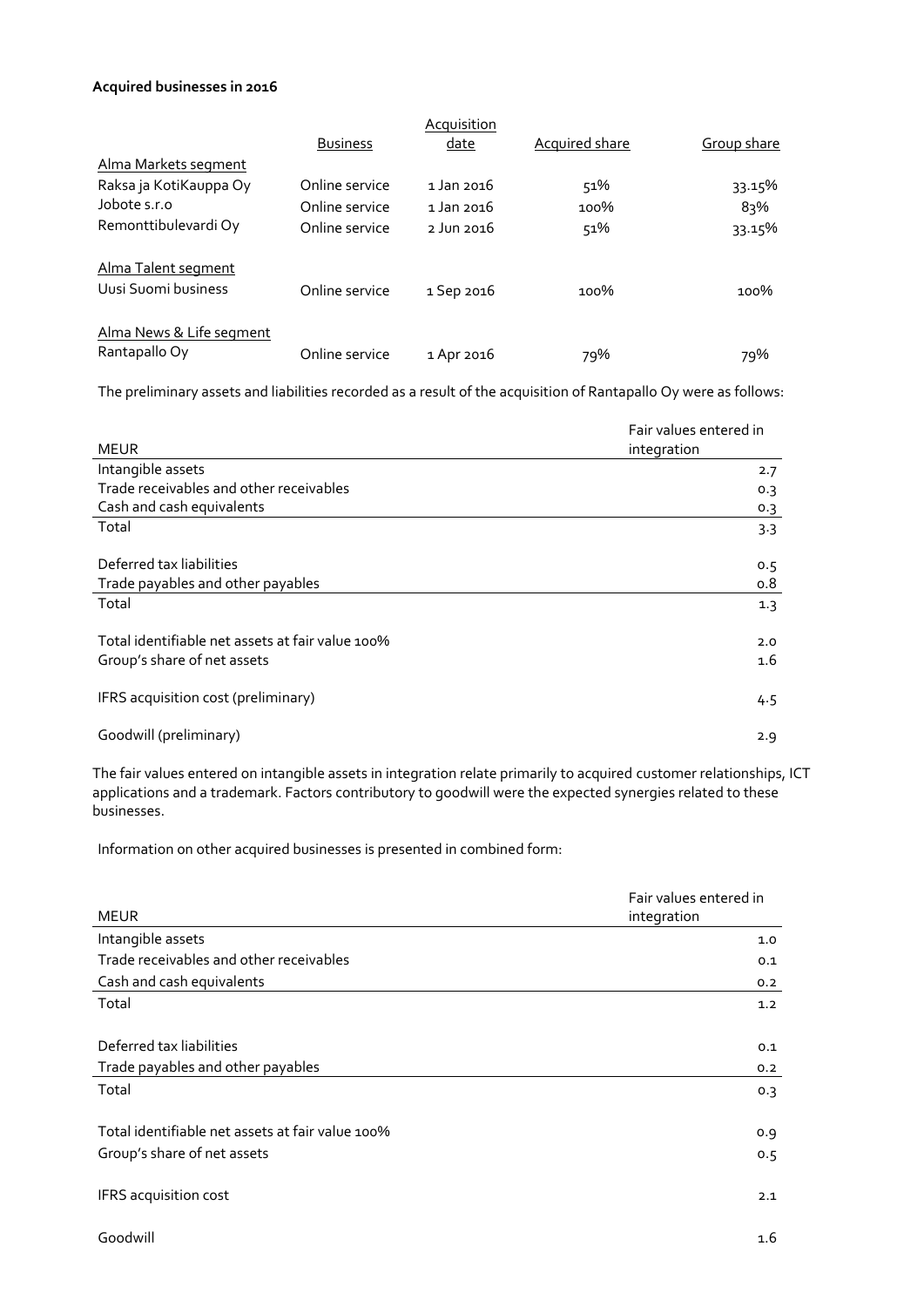The fair values entered on intangible assets in integration relate primarily to acquired ICT applications and customer relationships. Factors contributory to goodwill were the expected synergies related to these businesses.

## **Contingent considerations**

Contingent considerations arising from business acquisitions are classified as financial liabilities recognised at fair value through profit or loss. The amount of the contingent considerations due to acquisitions and business arrangements is based on the revenue and operating profits of the acquired businesses in 2015 and 2016.

| CONTINGENT CONSIDERATION                                                      |        |        |             |             |             |
|-------------------------------------------------------------------------------|--------|--------|-------------|-------------|-------------|
| <b>LIABILITY</b>                                                              |        |        |             |             |             |
| <b>MEUR</b>                                                                   |        |        |             |             |             |
| Initial recognition of the liability                                          |        |        |             |             | 0.6         |
| Change in fair value during previous financial periods                        |        |        |             |             | 0.0         |
| Considerations, settled in cash                                               |        |        |             |             | $-0.4$      |
| Change in fair value during the financial period                              |        |        |             |             | 0.0         |
| Fair value of the contingent consideration liability at the end of the period |        |        |             |             | 0.2         |
|                                                                               |        |        |             |             |             |
|                                                                               |        |        |             |             |             |
| REVENUE BY GEOGRAPHICAL AREA                                                  | 2016   | 2015   | 2016        | 2015        | 2015        |
| <b>MEUR</b>                                                                   | $Q_3$  | $Q_3$  | $Q_1 - Q_3$ | $Q_1 - Q_3$ | $Q_1 - Q_4$ |
| Segments, Finland                                                             | 59.4   | 55.1   | 190.3       | 174.7       | 235.3       |
| Segments, other countries                                                     | 16.4   | 10.8   | 53.7        | 31.1        | 44.6        |
| Segments total                                                                | 75.9   | 65.8   | 244.1       | 205.8       | 280.0       |
| Non-allocated                                                                 | 5.0    | 2.2    | 15.5        | 7.1         | 11.5        |
| Group, total                                                                  | 80.9   | 68.o   | 259.6       | 212.9       | 291.5       |
|                                                                               |        |        |             |             |             |
|                                                                               |        |        |             |             |             |
| OPERATING PROFIT BY                                                           |        |        |             |             |             |
| <b>GEOGRAPHICAL AREA</b>                                                      | 2016   | 2015   | 2016        | 2015        | 2015        |
| <b>MEUR</b>                                                                   | Q3     | Q3     | $Q_1 - Q_3$ | $Q_1 - Q_3$ | $Q_1 - Q_4$ |
| Segments, Finland                                                             | 7.4    | 5.5    | 20.2        | 15.6        | 16.8        |
| Segments, other countries                                                     | 3.6    | 2.4    | 9.6         | 6.4         | 10.6        |
| Segments total                                                                | 11.0   | 7.9    | 29.7        | 22.1        | 27.4        |
| Non-allocated                                                                 | $-2.2$ | $-1.9$ | $-9.3$      | $-5.3$      | $-9.7$      |
| Group, total                                                                  | 8.9    | 6.0    | 20.5        | 16.8        | 17.7        |
|                                                                               |        |        |             |             |             |
| <b>EMPLOYEES BY GEOGRAPHICAL</b>                                              |        |        |             |             |             |
| <b>AREA</b>                                                                   | 2016   | 2015   | 2016        | 2015        | 2015        |
|                                                                               | Qз     | $Q_3$  | $Q_1 - Q_3$ | $Q_1 - Q_3$ | $Q_1 - Q_4$ |
| Employees, Finland                                                            | 1473   | 1361   | 1553        | 1362        | 1362        |
| Employees, other countries                                                    | 991    | 400    | 876         | 402         | 430         |
| Employees, total                                                              | 2463   | 1761   | 2429        | 1765        | 1793        |
|                                                                               |        |        |             |             |             |

*\*) Revenue and operating profit by geographical area is presented in accordance with the countries in which the Group's units are located.*

#### **Information by segment**

Alma Media's segments are Alma Markets, Alma Talent, Alma News & Life and Alma Regions. The descriptive section of the interim report presents the revenue and operating profits of the segments and the allocation of the associated companies' results to the reporting segments.

The following table presents the assets and liabilities by segment, as well as the non-allocated asset and liability items.

ASSETS BY SEGMENT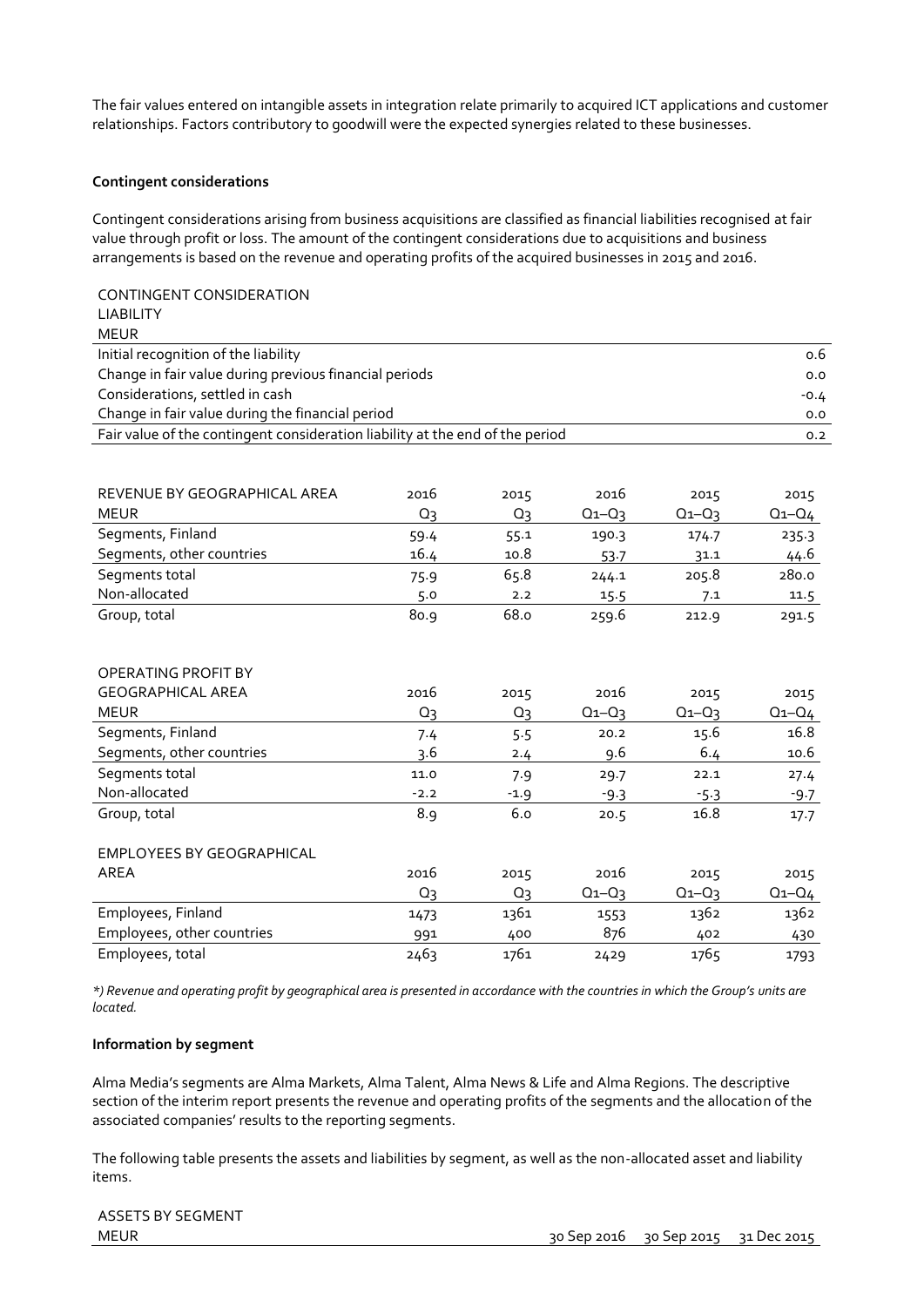| Alma Markets                          | 76.5  | 77.8  | 79.7  |
|---------------------------------------|-------|-------|-------|
| Alma Talent                           | 111.3 | 36.0  | 114.2 |
| Alma News & Life                      | 16.1  | 15.4  | 10.6  |
| Alma Regions                          | 59.9  | 62.7  | 63.2  |
| Segments total                        | 263.8 | 191.9 | 267.8 |
| Non-allocated assets and eliminations | 64.6  | 60.4  | 60.5  |
| Total                                 | 328.4 | 252.3 | 328.2 |

# LIABILITIES BY SEGMENT

| <b>MEUR</b>                   | 30 Sep 2016 | 30 Sep 2015 | ว1 Dec 2015 |
|-------------------------------|-------------|-------------|-------------|
| Alma Markets                  | 20.3        | 15.8        | 16.7        |
| Alma Talent                   | 31.8        | 8.7         | 33.5        |
| Alma News & Life              | 0.7         | 2.9         | 3.0         |
| Alma Regions                  | 63.9        | 66.5        | 64.6        |
| Segments total                | 116.7       | 93.9        | 117.8       |
| Non-allocated liabilities and |             |             |             |
| eliminations                  | 78.7        | 51.1        | 81.7        |
| Total                         | 195.5       | 144.9       | 199.5       |

# **Provisions**

The company's provisions totalled MEUR 1.0 (0.4) on 30 September 2016. It has not been necessary to change the estimates made when the provisions were entered.

# **Commitments and contingencies**

| <b>COMMITMENTS AND</b><br><b>CONTINGENCIES</b> |             |             |             |
|------------------------------------------------|-------------|-------------|-------------|
| <b>MEUR</b>                                    | 30 Sep 2016 | 30 Sep 2015 | 31 Dec 2015 |
| Collateral for others                          |             |             |             |
| Guarantees                                     | 1.2         | 1.2         | 1.2         |
| Other commitments and                          |             |             |             |
| contingencies                                  | 2.0         | 1.4         | 2.5         |
| Minimum lease payments on other                |             |             |             |
| lease agreements:                              |             |             |             |
| Within one year                                | 10.8        | 8.5         | 11.4        |
| Within 1-5 years                               | 36.5        | 25.3        | 37.1        |
| After 5 years                                  | 25.2        | 27.6        | 28.5        |
| Total                                          | 70.4        | 61.4        | 76.9        |
|                                                |             |             |             |

| In addition, the Group has purchase agreements that, based on |     |     |     |
|---------------------------------------------------------------|-----|-----|-----|
| IFRIC 4, include a lease component as per IAS 17. Minimum     |     |     |     |
| payments based on these agreements:                           | 0.1 | 0.1 | 0.1 |

| DERIVATIVE CONTRACTS<br><b>MEUR</b>                        | 30 Sep 2016 | 30 Sep 2015 | 31 Dec 2015 |
|------------------------------------------------------------|-------------|-------------|-------------|
| Commodity derivative contracts,<br>electricity derivatives |             |             |             |
| Fair value*                                                | 0.0         | $-0.1$      | $-0.1$      |
| Nominal value<br>Interest rate derivatives                 | 0.3         | 0.4         | 0.3         |
| Fair value*                                                | $-0.9$      | $-0.6$      | $-0.7$      |
| Nominal value<br>Foreign currency derivatives              | 19.4        | 19.5        | 19.5        |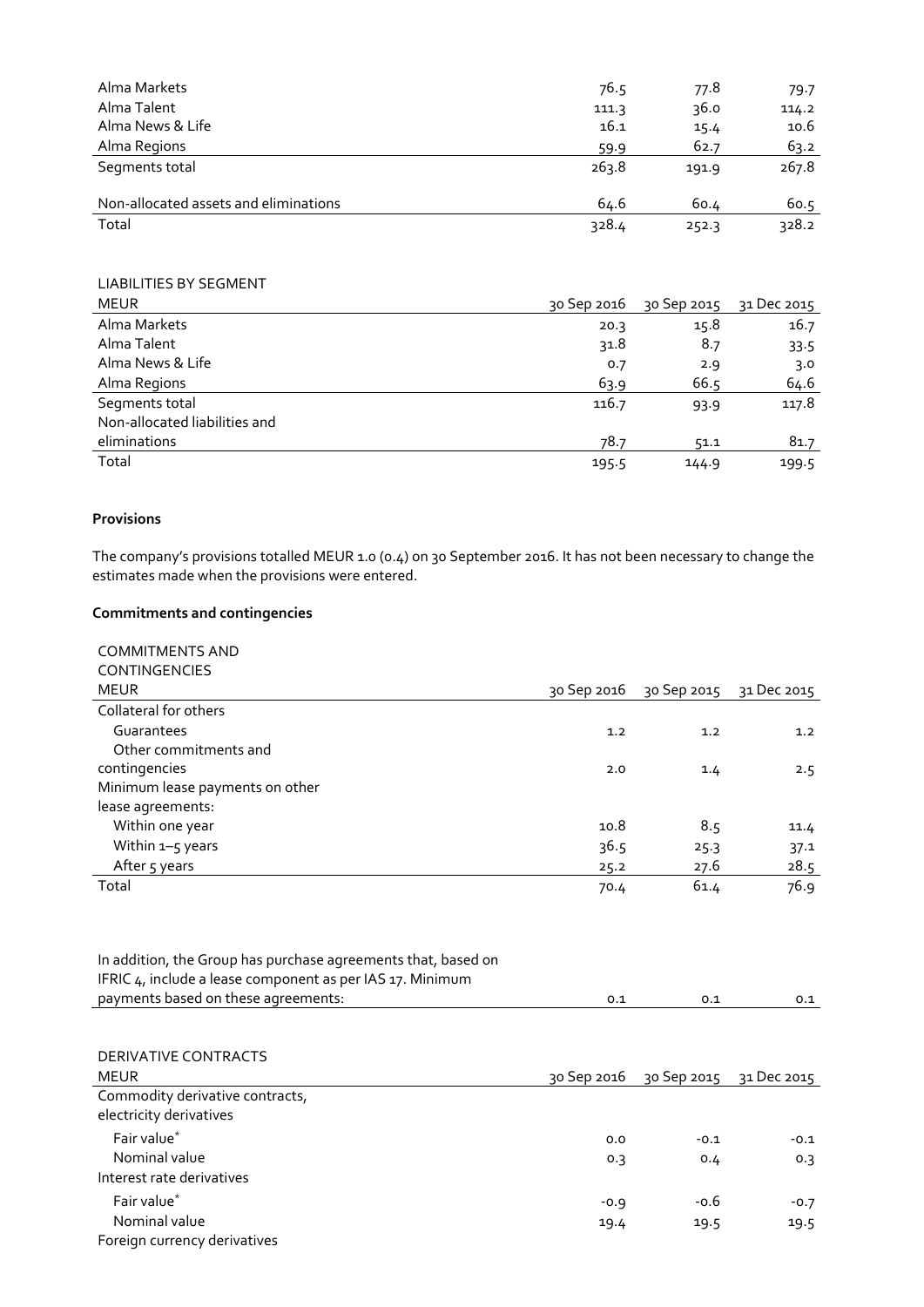| Fair value    |   |   | ັ. |
|---------------|---|---|----|
| Nominal value | - | . |    |

*\* The fair value represents the return that would have arisen if the derivative had been cleared on the balance sheet date.*

#### **Related party transactions**

Alma Media Group's related parties are the major shareholders of the parent company, associated companies and companies owned by them. Related parties also include the Group's senior management and their related parties (members of the Board of Directors, President and CEO and Managing Directors, and the Group Executive Team). The following table summarises the business operations undertaken between Alma Media and its related parties as well as the status of their receivables and liabilities:

| RELATED PARTY TRANSACTIONS              | 2016  | 2015  | 2016        | 2015        | 2015  |
|-----------------------------------------|-------|-------|-------------|-------------|-------|
| <b>MEUR</b>                             | $Q_3$ | $Q_3$ | $Q_1 - Q_3$ | $Q_1 - Q_3$ | Q1-Q4 |
| Sales of goods and services             | 0.2   | 0.0   | 0.3         | 0.1         | 0.2   |
| Associated companies                    | 0.2   | 0.0   | 0.2         | 0.0         | 0.2   |
| Principal shareholders                  | 0.0   | 0.0   | 0.1         | 0.0         | 0.1   |
| Corporations where management           |       |       |             |             |       |
| exercises influence                     | 0.0   | 0.0   | 0.0         | 0.0         | 0.0   |
| Purchases of goods and services         | 1.7   | 0.6   | 2.8         | 2.0         | 2.9   |
| Associated companies                    | 1.7   | 0.8   | 2.7         | 1.9         | 2.7   |
| Principal shareholders                  | 0.0   | 0.0   | 0.0         | 0.1         | 0.1   |
| Corporations where management           |       |       |             |             |       |
| exercises influence                     | 0.0   | 0.0   | 0.0         | 0.0         | 0.0   |
| Trade receivables, loan and other       |       |       |             |             |       |
| receivables at the end of the reporting |       |       |             |             |       |
| period                                  |       |       | 0.1         | 0.0         | 0.3   |
| Associated companies                    |       |       | 0.0         | 0.0         | 0.3   |
| Trade payables at the reporting date    |       |       | 0.0         | 0.0         | 1.1   |
| Associated companies                    |       |       | 0.0         | 0.0         | 1.1   |
| Acquired businesses                     | 1.0   |       | 1.0         |             |       |
| Principal shareholders                  | 1.0   |       | 1.0         |             |       |

#### **Share-based incentive programme**

In February 2015, The Board of Directors of Alma Media Corporation approved a share-based incentive programme for the key management of Alma Media and, in March 2016, decided to launch the share-based incentive programme (LTI 2016) based on it in 2016.

Three plans were started in spring 2015 under the programme: a fixed matching share plan and two performance matching plans. Investment in Alma Media shares is a precondition for participation. At most 43 people are eligible to participate in LTI 2016 and 35 people in LTI 2015. In each plan, the participant can earn a maximum of two matching shares for each invested share, which means that the maximum numbers of Alma Media shares that can be earned under the plans are 390,000 shares (LTI 2016) and 459,300 shares (LTI 2015) (gross amounts from which taxes are withheld).

In the fixed matching share plan, the participant receives two matching shares for each invested share free of charge after a two-year vesting period, provided that the participant holds on to the shares invested in the plan and remains employed by Alma Media Group for the duration of the vesting period, or until spring 2018 (LTI 2016) or spring 2017 (LTI 2015). The maximum numbers of matching shares that can be earned are currently 195,000 shares (LTI 2016) and 153,100 shares (LTI 2015) (gross amounts from which taxes are withheld).

In the performance matching plans, the participant may earn at most two matching shares based on the profitable growth of the digital business and at most two matching shares based on the total shareholder return of the Alma Media share. Any performance matching shares earned will be paid based on digital business growth in spring 2018 and based on the total shareholder return of the company's share in spring 2020. The maximum numbers of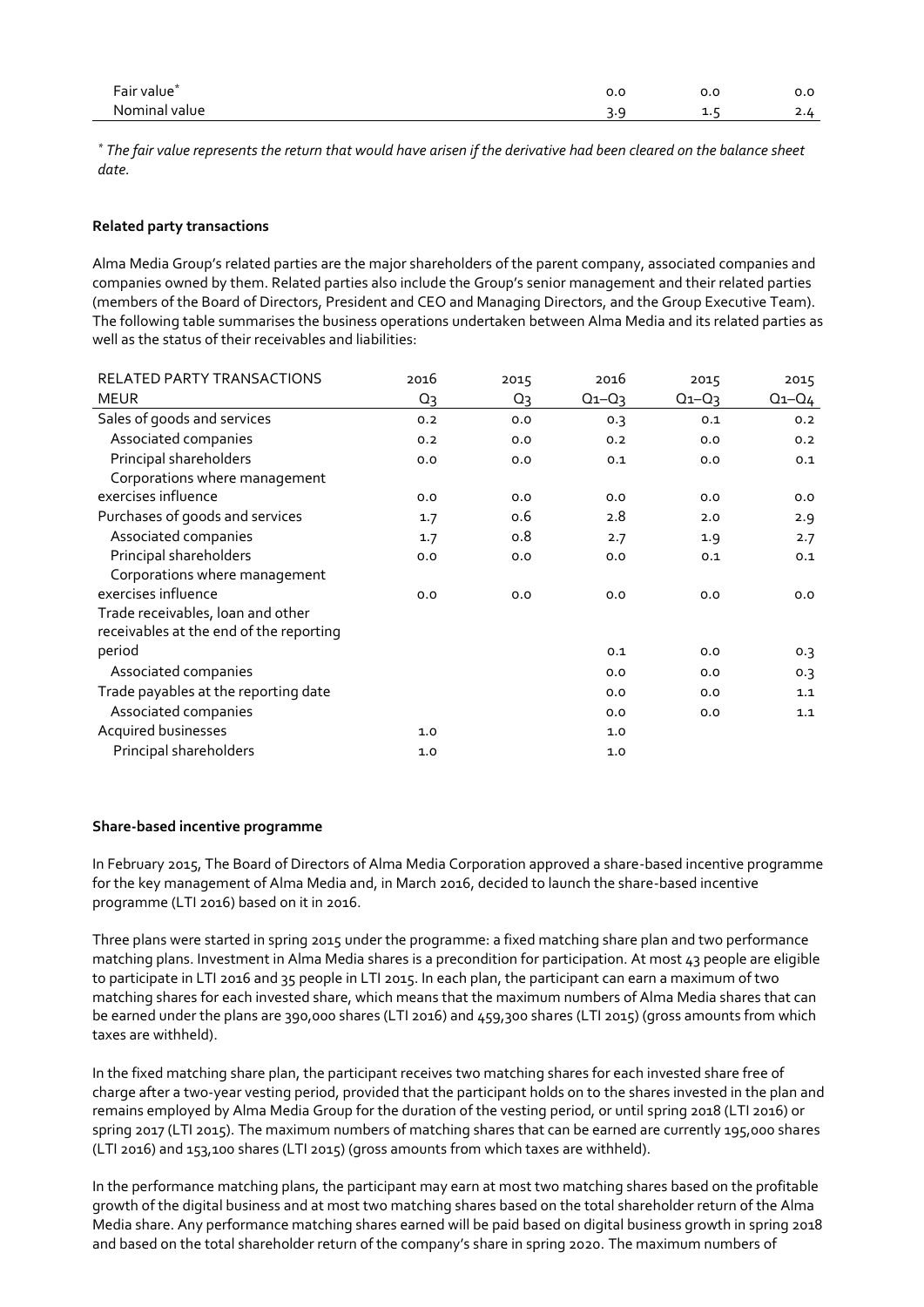matching shares that can be earned under the performance matching plans are currently 390,000 shares (LTI 2016) and 153,100 shares (LTI 2015) (gross amounts from which taxes are withheld).

The Board of Directors anticipates that no new shares will be issued in connection with the new share-based incentive plan. Therefore, the plan will have no dilutive effect on the number of the company's registered shares. The Annual General Meeting of Alma Media Corporation held on 17 March 2016 authorised the Board of Directors to decide on the repurchase of a maximum of 824,000 shares in one or more lots, and further authorised the Board of Directors to decide on a share issue by transferring shares in possession of the company to implement incentive programmes.

Payment of the incentive is contingent on the participant holding on to the shares invested in the plan and remaining employed by the Group for the duration of the plans, until March 2017, 2018 and 2020. The incentives are paid partly in cash and partly in shares. The cash component is intended to cover taxes incurred by the participant from the incentive.

The fair value of the reward is expensed until the matching shares are paid. The fair value of the share component is determined on the date on which the target group has agreed to the conditions of the plan. The financing cost arising from the obligation to hold shares and dividends expected during the vesting period have been deducted from the value of the share. The fair value of the plan based on the total shareholder return of the share also takes the market-based earning criteria into consideration. The cash component of the incentive is remeasured on each reporting date during the vesting period based on the price of the share on the date in question.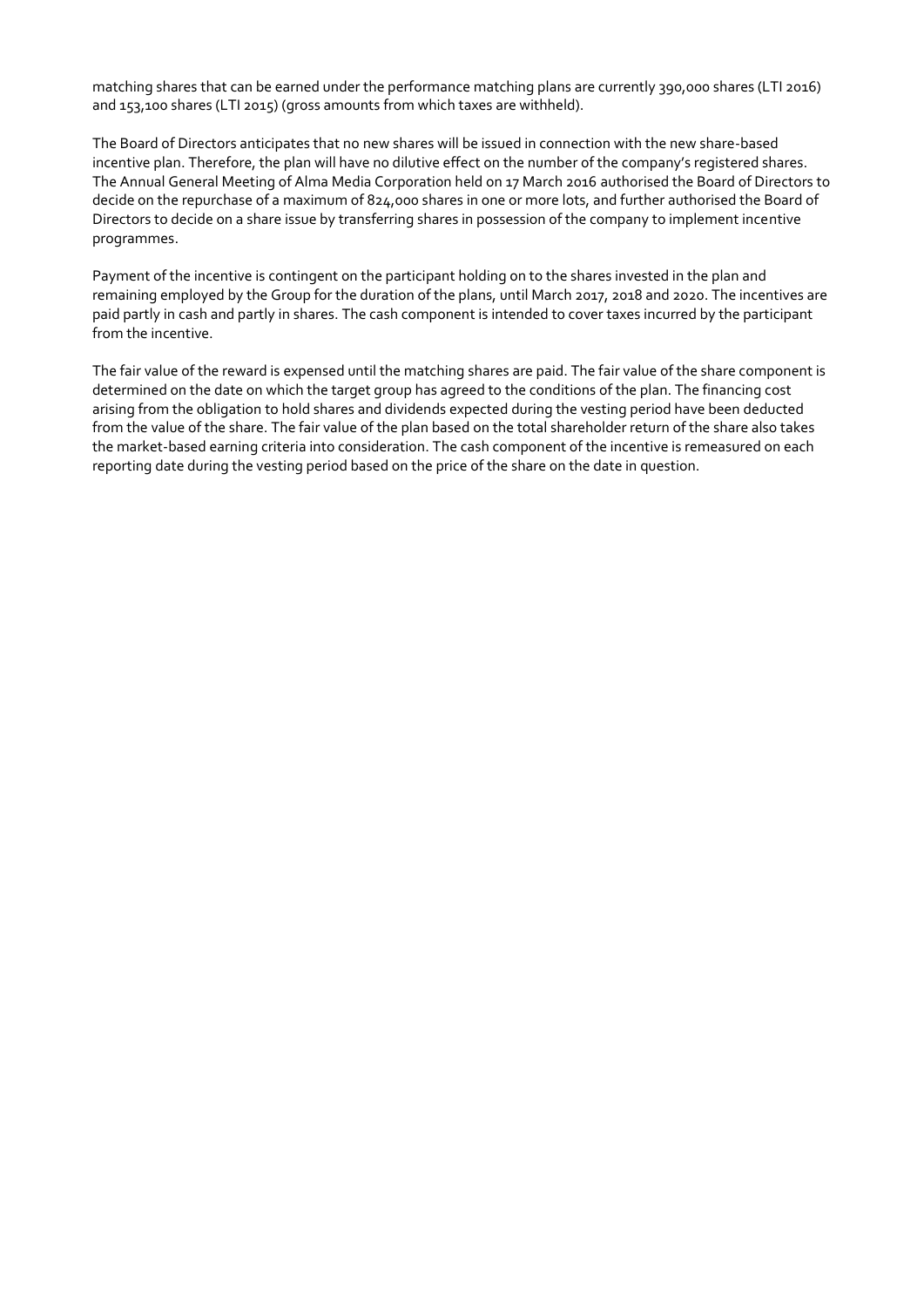| <b>QUARTERLY INFORMATION</b><br><b>MEUR</b> | 2016<br>$Q_3$ | 2016<br>Q <sub>2</sub> | 2015<br>Q <sub>1</sub> | 2015<br>Q <sub>4</sub> | 2015<br>Q <sub>3</sub> | 2015<br>Q <sub>2</sub> | 2014<br>$Q_1$ | 2014<br>Q <sub>4</sub> | 2014<br>$Q_3$ |
|---------------------------------------------|---------------|------------------------|------------------------|------------------------|------------------------|------------------------|---------------|------------------------|---------------|
| <b>REVENUE</b>                              | 80.9          | 92.0                   | 71.9                   | 78.6                   | 68.0                   | 73.0                   | 72.7          | 76.6                   | 70.5          |
| Alma Markets                                | 17.2          | 17.6                   | 13.8                   | 15.9                   | 14.7                   | 14.7                   | 12.8          | 13.9                   | 12.8          |
| Alma Talent                                 | 23.0          | 30.5                   | 13.8                   | 18.2                   | 12.5                   | 14.0                   | 13.7          | 14.0                   | 12.2          |
| Alma News & Life                            | 11.1          | 12.1                   | 10.6                   | 11.8                   | 10.4                   | 11.4                   | 12.3          | 11.8                   | 12.0          |
| Alma Regions                                | 30.5          | 33.0                   | 34.9                   | 33.9                   | 31.6                   | 34.1                   | 35.2          | 38.3                   | 34.6          |
|                                             |               |                        |                        |                        |                        |                        |               |                        |               |
| Eliminations and non-allocated              | $-0.9$        | $-1.2$                 | $-1.2$                 | $-1.1$                 | $-1.2$                 | $-1.1$                 | $-1.3$        | $-1.4$                 | $-1.1$        |
| ADJUSTED TOTAL EXPENSES                     | 72.0          | 82.2                   | 70.0                   | 71.7                   | 60.6                   | 66.4                   | 70.4          | 71.2                   | 63.5          |
| Alma Markets                                | 11.8          | 12.5                   | 10.9                   | 13.3                   | 10.6                   | 10.6                   | 10.7          | 12.0                   | 10.2          |
| Alma Talent                                 | 21.0          | 27.2                   | 11.9                   | 16.3                   | 10.4                   | 12.2                   | 12.4          | 12.2                   | 10.0          |
| Alma News & Life                            | 9.3           | 10.3                   | 10.9                   | 10.2                   | 9.8                    | 10.5                   | 11.0          | 11.6                   | 11.1          |
| Alma Regions                                | 28.6          | 30.8                   | 34.9                   | 30.6                   | 29.1                   | 31.7                   | 35.2          | 34.7                   | 32.1          |
|                                             |               |                        |                        |                        |                        |                        |               |                        |               |
| Eliminations and non-allocated              | 1.3           | 1.4                    | 1.4                    | 1.3                    | 0.7                    | 1.4                    | 1.1           | 0.6                    | 0.0           |
| ADJUSTED EBITDA                             | 13.6          | 14.4                   | 5.3                    | 10.8                   | 11.0                   | 10.2                   | 6.1           | 8.9                    | 10.4          |
| Alma Markets                                | 6.6           | 6.4                    | 4.2                    | 3.9                    | 5.4                    | 5.3                    | 3.5           | 3.3                    | 4.0           |
| Alma Talent                                 | 3.1           | 4.4                    | 2.1                    | 2.5                    | 2.3                    | 2.1                    | 1.5           | 1.9                    | 2.3           |
| Alma News & Life                            | 1.9           | 2.0                    | $-0.3$                 | 1.6                    | 0.7                    | 0.9                    | 1.3           | 0.2                    | 0.9           |
| Alma Regions                                | 2.9           | 3.1                    | 0.9                    | 4.2                    | 3.4                    | 3.3                    | 1.6           | 4.5                    | 3.8           |
| Eliminations and non-allocated              | $-0.9$        | $-1.4$                 | $-1.6$                 | $-1.3$                 | $-0.8$                 | $-1.4$                 | $-1.9$        | $-1.0$                 | -0.6          |
| <b>ADJUSTED OPERATING</b>                   |               |                        |                        |                        |                        |                        |               |                        |               |
| PROFIT/LOSS                                 | 9.1           | 9.9                    | 1.9                    | 7.1                    | 7.6                    | 6.8                    | 2.5           | 5.6                    | 7.0           |
| Alma Markets                                | 5.3           | 5.1                    | 2.9                    | 2.6                    | 4.2                    | 4.1                    | 2.2           | 1.9                    | 2.6           |
| Alma Talent                                 | 2.1           | 3.4                    | 1.9                    | 2.1                    | 2.1                    | 1.9                    | 1.4           | 1.8                    | 2.2           |
| Alma News & Life                            | 1.8           | 1.9                    | $-0.4$                 | 1.6                    | 0.6                    | 0.9                    | 1.3           | 0.2                    | 0.9           |
| Alma Regions                                | 2.0           | 2.2                    | 0.0                    | 3.3                    | 2.6                    | 2.5                    | 0.0           | 3.7                    | 2.5           |
|                                             |               |                        |                        |                        |                        |                        |               |                        |               |
| Eliminations and non-allocated              | $-2.2$        | $-2.6$                 | $-2.6$                 | $-2.5$                 | $-1.9$                 | $-2.5$                 | $-2.4$        | $-2.0$                 | $-1.2$        |
| % OF REVENUE                                | 11.2          | 10.8                   | 2.7                    | 9.0                    | 11.1                   | 9.3                    | 3.4           | 7.4                    | 9.9           |
| Alma Markets                                | 31.2          | 29.0                   | 21.2                   | 16.5                   | 28.3                   | 27.7                   | 17.0          | 13.8                   | 20.6          |
| Alma Talent                                 | 9.0           | 11.2                   | 14.0                   | 11.3                   | 17.1                   | 13.3                   | 10.0          | 13.2                   | 17.7          |
| Alma News & Life                            | 16.2          | 15.3                   | $-3.4$                 | 13.6                   | 6.0                    | 7.8                    | 10.3          | 1.4                    | 7.3           |
| Alma Regions                                | 6.7           | 6.6                    | 0.1                    | 9.7                    | 8.2                    | 7.2                    | 0.1           | 9.7                    | 7.2           |
| Non-allocated                               | 0.0           | 0.0                    | 0.0                    | $_{0.0}$               | 0.0                    | 0.0                    | 0.0           | 0.0                    | 0.0           |
| <b>ADJUSTED ITEMS</b>                       | $-0.2$        | $-0.8$                 | 0.8                    | $-6.2$                 | $-1.6$                 | 1.3                    | 0.7           | $-0.8$                 | $-0.5$        |
| Alma Markets                                |               | 0.0                    |                        |                        |                        |                        |               | 1.7                    |               |
| Alma Talent                                 | $-0.2$        | $-1.5$                 | o.6                    | $-0.2$                 | $-1.4$                 |                        | 0.7           | $-0.5$                 | $-0.5$        |
| Alma News & Life                            |               | 0.9                    |                        | $-0.8$                 |                        |                        |               | $-0.6$                 |               |
| Alma Regions                                |               | $-0.2$                 | 0.2                    | $-3.1$                 | $-0.2$                 | $-0.4$                 |               | $-1.5$                 |               |
| Non-allocated                               |               |                        |                        | $-2.0$                 |                        | 1.7                    |               |                        |               |
| OPERATING PROFIT/LOSS                       | 8.9           | 9.1                    | 2.7                    | 0.9                    | 6.0                    | 8.1                    | 3.2           | 4.9                    | 6.5           |
| Alma Markets<br>Alma Talent                 | 5.3<br>1.8    | 5.1                    | 2.9                    | 2.6<br>1.8             | 4.2                    | 4.1                    | 2.2           | 3.6                    | 2.6<br>1.6    |
| Alma News & Life                            | 1.8           | 1.9<br>2.8             | 2.5                    |                        | 0.7<br>0.6             | 1.9                    | 2.1           | 1.4                    |               |
| Alma Regions                                | 2.0           | 2.0                    | $-0.4$<br>0.2          | 0.7<br>0.1             |                        | 0.9<br>$2.0$           | 1.3<br>0.0    | $-0.4$                 | 0.9           |
| Non-allocated                               | $-2.2$        | $-2.6$                 | $-2.6$                 | $-4.4$                 | 2.4<br>$-1.9$          | $-0.7$                 | $-2.4$        | 2.3<br>$-2.0$          | 2.5<br>$-1.2$ |
| Finance income                              | 0.0           | 0.3                    | 0.1                    | 0.0                    | 0.0                    | 0.3                    | 0.1           | 0.1                    | 0.0           |
| Finance expenses                            | 1.0           | 0,7                    | 0.6                    | 1.2                    | 1.2                    | 0.7                    | 0.7           | 0.7                    | 0.8           |
| Share of profit of associated               |               |                        |                        |                        |                        |                        |               |                        |               |
| companies                                   | 0.3           | 0.2                    | 0.3                    | 0.8                    | 0.3                    | 0.2                    | 0.1           | 1.1                    | 0.2           |
| PROFIT BEFORE TAX                           | 8.2           | 9.0                    | 2.4                    | 1.4                    | 5.1                    | 8.0                    | 2.7           | 5.4                    | 5.9           |
| Income tax                                  | $-1.7$        | $-2.1$                 | -0.6                   | $-1.1$                 | $-1.4$                 | $-1.6$                 | $-0.5$        | $-1.3$                 | $-1.1$        |
| PROFIT FOR THE PERIOD                       | 6.5           | 6.9                    | 1.8                    | 0.3                    | 3.7                    | 6.3                    | 2.2           | 4.0                    | 4.8           |